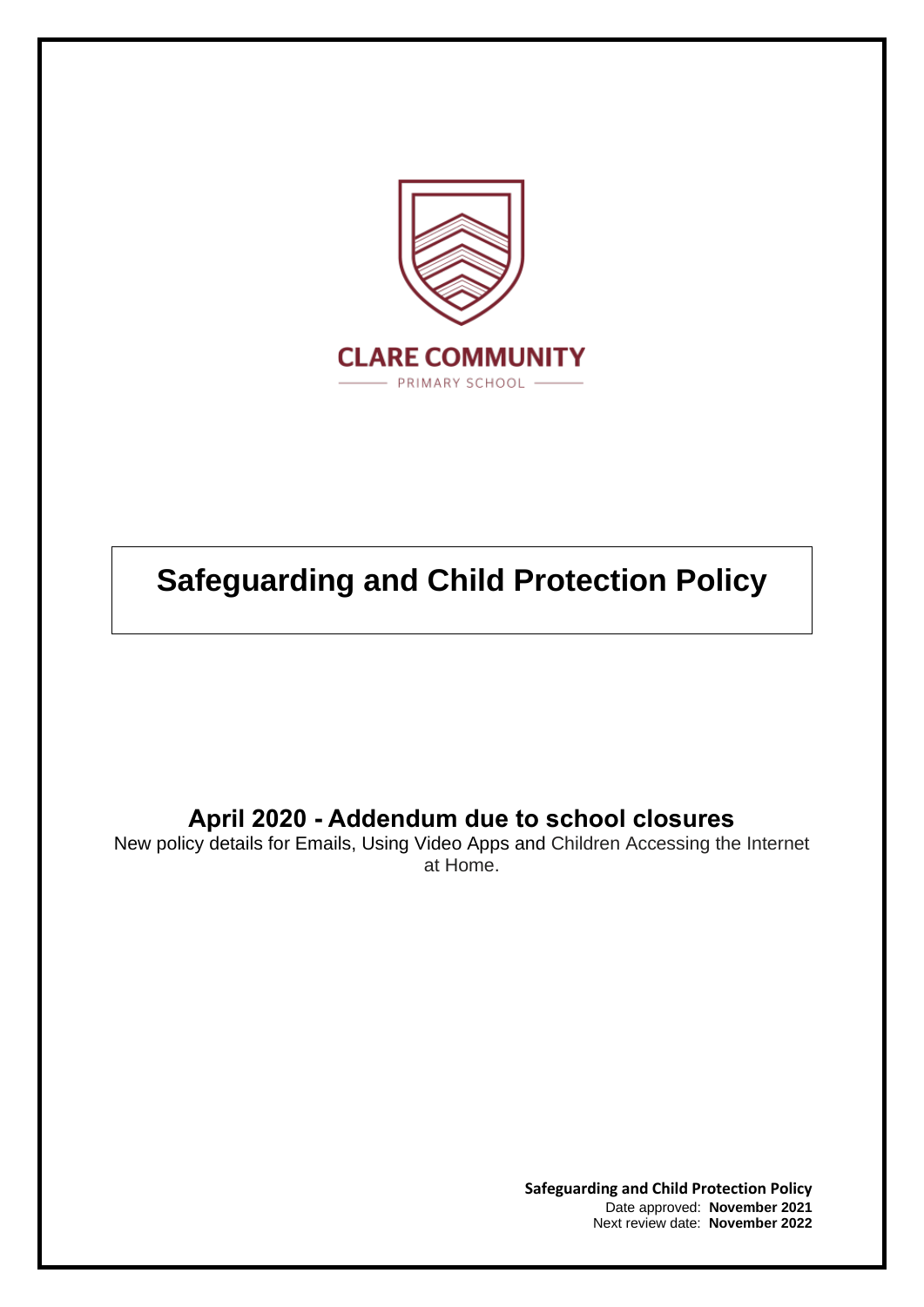### **Table of Contents**

**School Ethos Policy Rationale Child protection statement Policy Principles Policy Aims Terminology Safeguarding legislation guidance Role of Designated Safeguarding Lead (DSL) and Deputy Designated Safeguarding Lead (DDSL) Good Practice guidelines and staff code of conduct Abuse of position of trust Recruitment Children who may be particularly vulnerable SEND Children Children Missing from education Whistle Blowing Allegations against staff Safer recruitment Volunteers Contractors Site Security Extended School and off-site arrangements Staff/pupil online relationships Conduct outside of school Child Protection Procedures**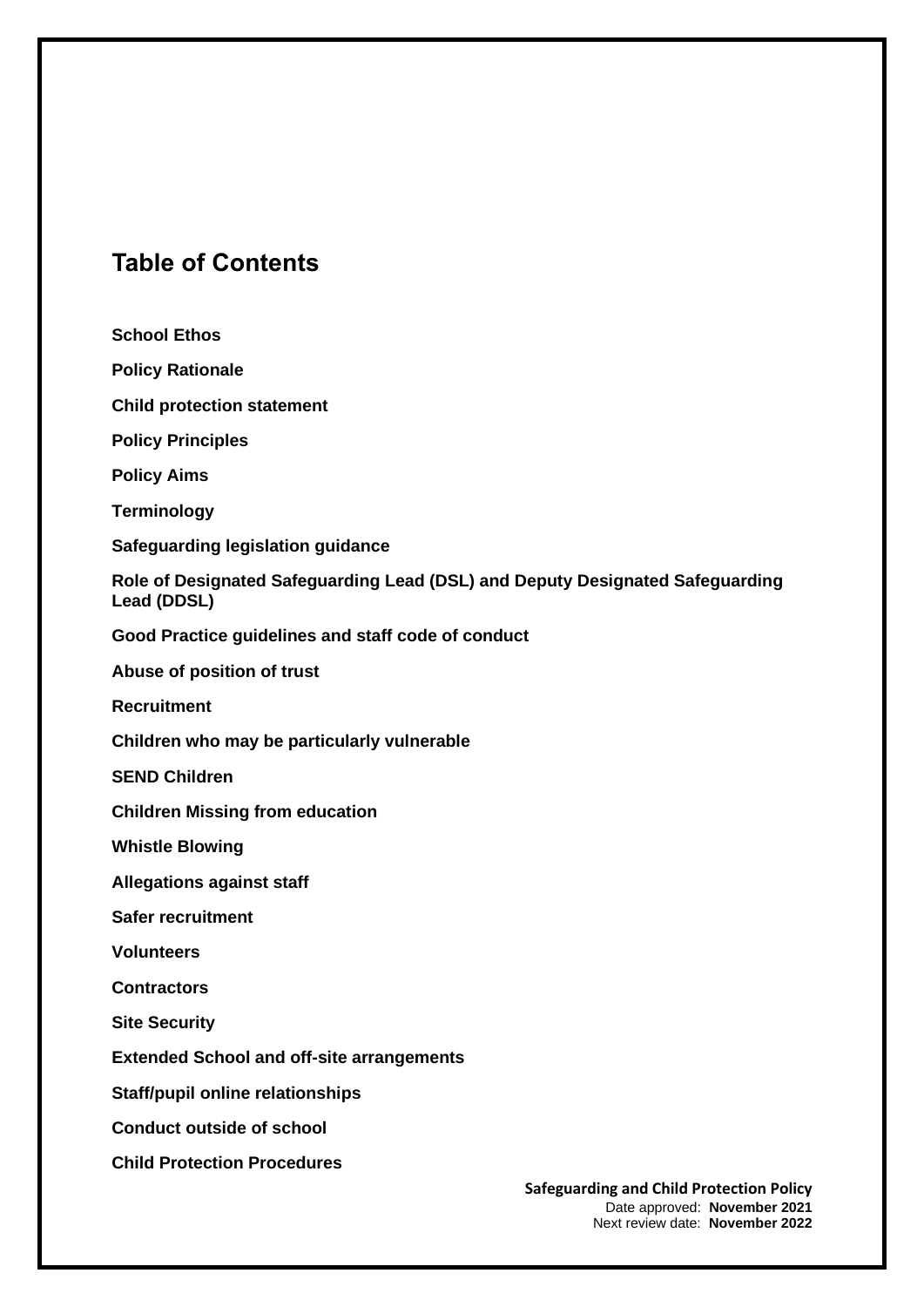- **Recognising abuse Peer on Peer abuse and risk assessment Bullying Taking action Concerns about a pupil Pupil disclosures Notifying parents Confidentiality and sharing information Referral and reporting Children with sexually harmful behaviour Sexual exploitation of children Honor-based violence Radicalisation, extremism and prevent Online protection and sexting Private fostering Looked after children Appendix 1 Categories of abuse**
- **Appendix 2 Related policies**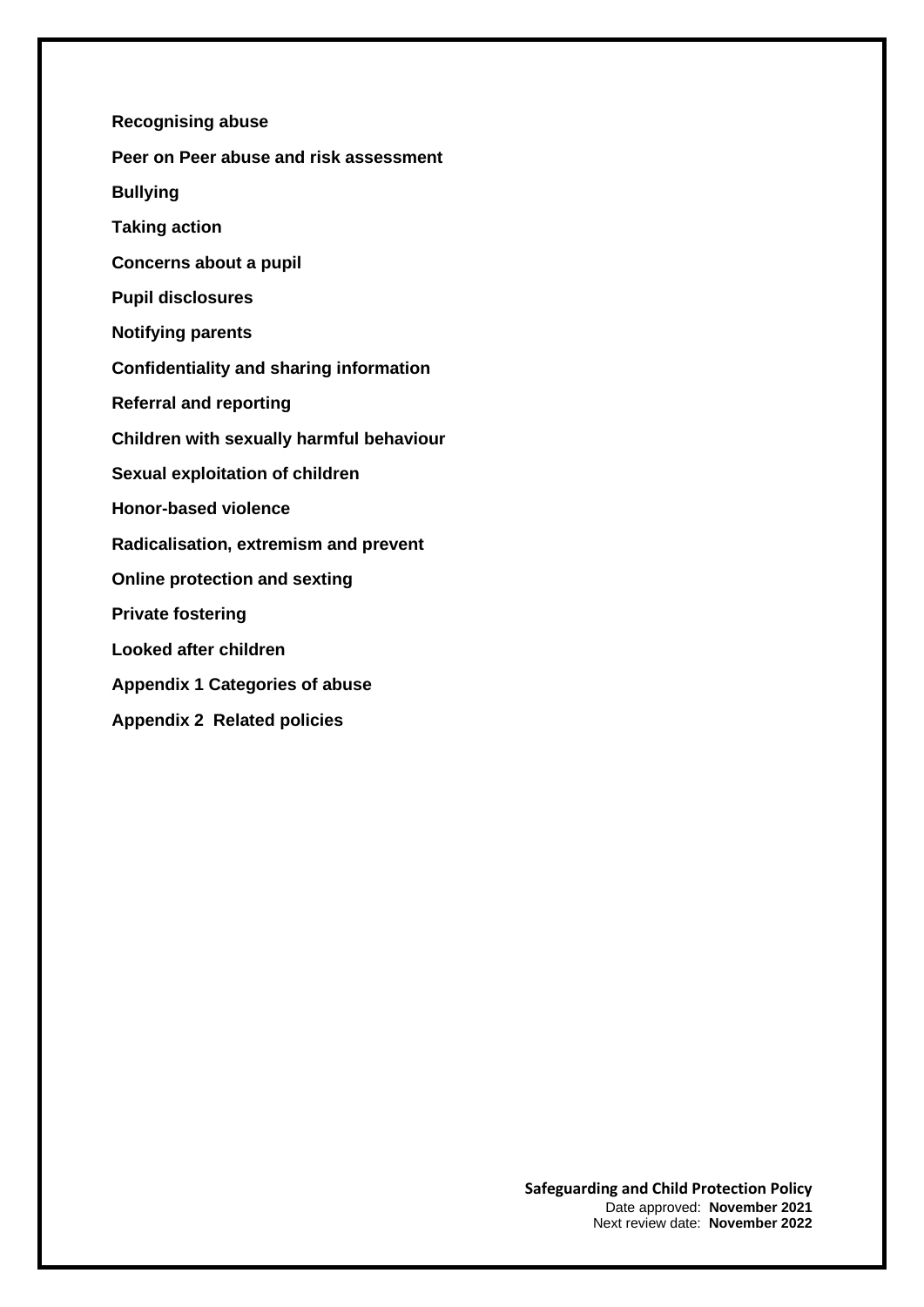## **Key contacts**

| <b>Role</b>                                                                | <b>Name</b>                                          | <b>Contact details</b>                                                                                                  |
|----------------------------------------------------------------------------|------------------------------------------------------|-------------------------------------------------------------------------------------------------------------------------|
| <b>Designated</b><br><b>Safeguarding Lead</b><br>(DSL) and Prevent<br>Lead | <b>Lorna Stranger</b><br><b>Interim Head Teacher</b> | 01787 277423<br>Istranger@clareprimary.org                                                                              |
| <b>Deputy Designated</b><br><b>Safeguarding Leads</b>                      | <b>Rob Davies</b><br><b>Mel McIvor</b>               | 01787 277423<br>rdavies@clareprimary.org<br>mmcivor@clareprimary.org                                                    |
| <b>Nominated Governor</b><br>for safeguarding and<br>child protection      | <b>Georgina Lovejoy</b>                              | 01787 277423                                                                                                            |
| <b>Local Authority</b><br><b>Designated Officer</b><br>(LADO)              | <b>Rennie Everett / Dian</b><br><b>Campbell</b>      | 0300 123 2044<br>LADOCentral@suffolk.gcsx.gov.uk                                                                        |
| <b>Children's Social Care</b><br>- for reporting<br>concerns               | <b>Duty and Assessment</b><br><b>Team - Suffolk</b>  | <b>Customer First: 0808 800 4005</b><br><b>Multi-Agency Safeguarding Hub</b><br><b>Consultation Line: 0345 606 1499</b> |
|                                                                            | <b>Duty and Assessment</b><br><b>Team - Essex</b>    | Family Operations Hub: 0345 603<br>7627 Out of hours No:<br>Telephone: 0345 606 1212                                    |
| <b>Mental Health</b>                                                       | <b>Access and</b><br><b>Assessment Team</b>          | <b>Advice Line: 0300 123 1334</b>                                                                                       |
| Whistleblowing                                                             | <b>NSPCC</b><br>Whistleblowing<br><b>Advice Line</b> | 0800 028 0285 help@nspcc.org.uk                                                                                         |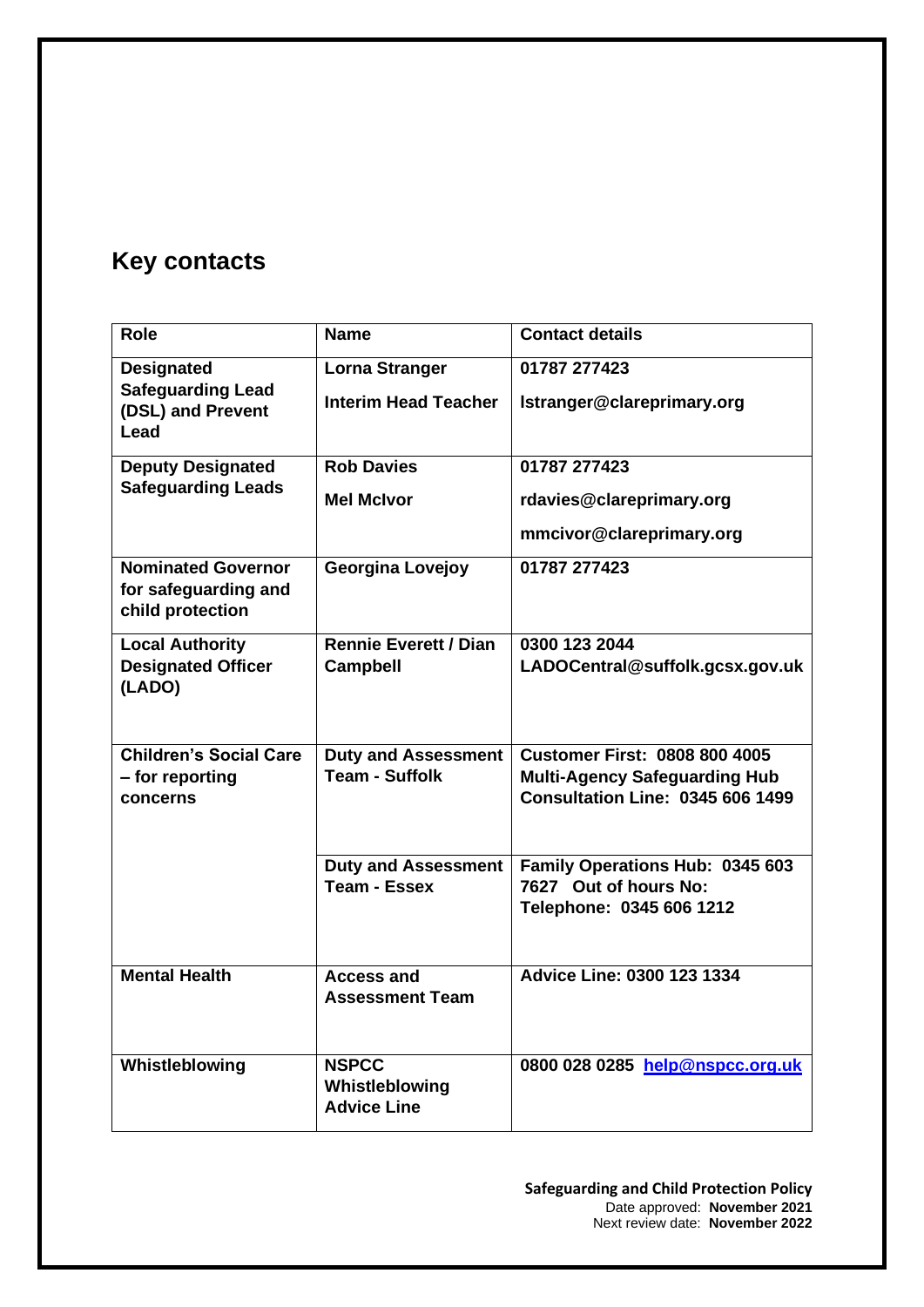### **School Ethos**

**At Clare Community Primary School we want to encourage and inspire creativity, giving as good a foundation as we possibly can in those vital basic skills such as reading and number within an intellectually exciting context; but we also recognise the importance of helping our pupils to develop as caring and thoughtful people, able to work and play sensitively with others reflecting our belief in kindness being pivotal to all lives.**

**Our sincere wish is that we can work in partnership with parents and carers to give children the best possible education and start in life. We pride ourselves on our nurturing and aspirational educational environment. We aim to give each individual the opportunity to grow and learn in a caring and well-disciplined environment, teaching them how to attain the best from their ability, to develop high self-esteem, to respect others and to enjoy the world; embodying our core values of Community, Learning, Aspiration, Respect and Enthusiasm. Above all, we want our pupils to be excited to come to school in the mornings. Safeguarding the wellbeing of our pupils is at the heart of all that we do.** 

#### **Rationale**

This statutory guidance describes the roles of **all staff** (Including volunteers), as well as that of the designated safeguarding lead, the headteacher and the nominated governor for child protection.

The Trust and governing board have an overarching role in ensuring that policies, procedures and training are effective and comply with the law at all times. Safeguarding and Child Protection is the responsibility for all staff, governors and volunteers and this policy is to be read, understood and adhered to by all adults working within the school.

This policy is available on the school website and is included in the Staff Handbook, Volunteers' information pack and Staff Induction pack

Our core safeguarding principles are:

- the school's responsibility to safeguard and promote the welfare of children is of paramount importance;
- safer children make more successful learners:
- policies will be reviewed at least annually unless an incident or new legislation or guidance suggests the need for an interim review.

### **Child protection statement**

We recognise our moral and statutory responsibility to safeguard and promote the welfare of all pupils. We endeavour to provide a safe and welcoming environment where children are respected and valued. We are alert to the signs of abuse and neglect and follow our procedures to ensure that children receive effective support, protection and justice.

The procedures contained in this policy apply to all staff, volunteers and governors and are consistent with those of the Local Safeguarding Board (LSCB)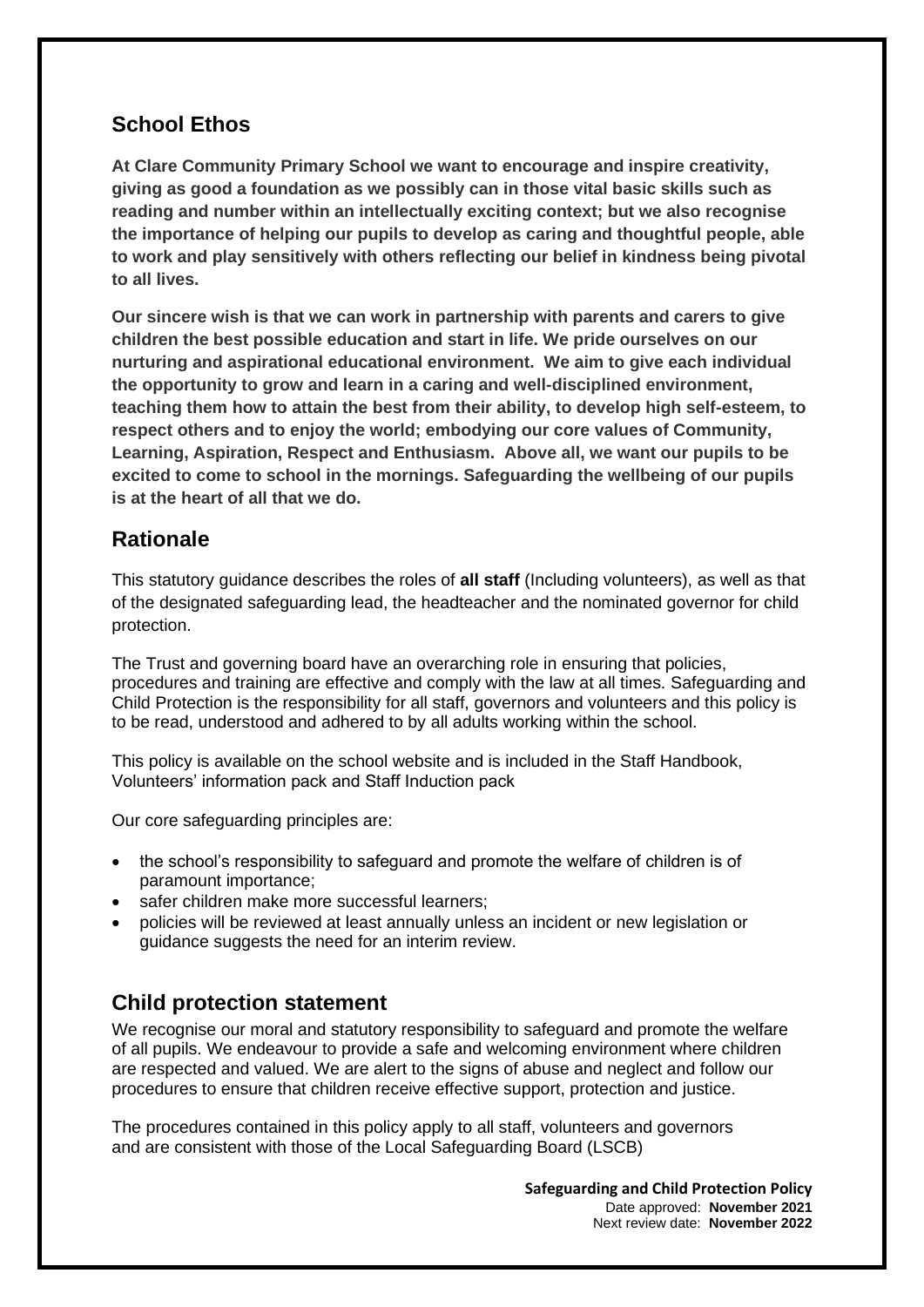### **Policy principles**

- The welfare of the child is paramount;
- All children, regardless of age, gender, ability, culture, race, language, religion or sexual identity, have equal rights to protection;
- All staff have an equal responsibility to act on any suspicion or disclosure that may suggest a child is at risk of harm;
- Pupils and staff involved in child protection issues will receive appropriate support.

### **Policy aims**

- To provide all staff, governors and volunteers with the necessary information to enable them to meet their child protection responsibilities;
- To ensure consistent good practice;
- To demonstrate the school's commitment with regard to child protection to pupils. parents and other partners.

#### **Terminology**

**Safeguarding** and promoting the welfare of children refers to the process of protecting children from maltreatment, preventing the impairment of health or development, ensuring that children grow up in circumstances consistent with the provision of safe and effective care and taking action to enable all children to have the best outcomes.

**Child protection** refers to the processes undertaken to protect children who have been identified as suffering, or being at risk of suffering significant harm.

**Staff** refers to **all** those working for or on behalf of the school, full time or part time, temporary or permanent, in either a paid or voluntary capacity.

**Staff** refers to voluntary helpers in regular contact with the school. They receive induction and Safeguarding/CP training and sign a volunteer's agreement. These volunteers are DBS checked.

**DSL** refers to the designated safeguarding lead at the school **Child** includes everyone under the age of 18.

**Parent/carer** refers to birth parents and other adults who are in a parenting role, for example step-parents, foster carers and adoptive parents.

## **Safeguarding legislation and guidance**

The following safeguarding legislation and guidance has been considered when drafting this policy:

- Section 157 of the Education Act 2002 (Independent schools only, including academies and CTCs)
- The Education (Independent Schools Standards) (England) Regulations 2003 (Independent schools only, including academies and CTCs)
- The Safeguarding Vulnerable Groups Act 2006
- The Teacher Standards 2012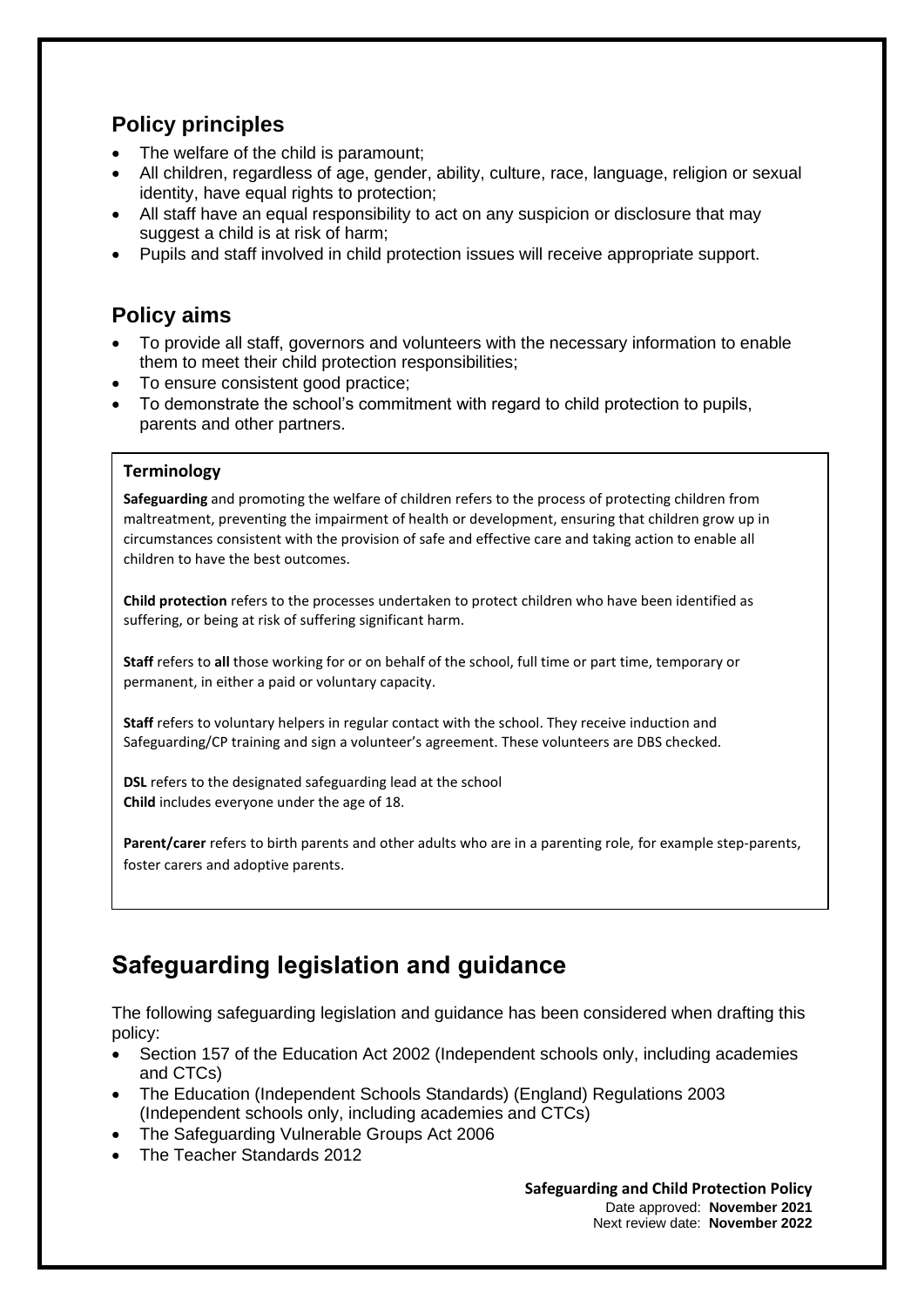- Working Together to Safeguarding Children 2018
- Keeping Children Safe in Education 2021
- What to do if you're worried a child is being abused 2015

### **The Designated Safeguarding Lead (DSL):**

- has the status and authority within the school to carry out the duties of the post, including committing resources and supporting and directing other staff
- is appropriately trained, with regular updates
- acts as a source of support and expertise to the school community
- has a working knowledge of LSCB procedures
- makes staff aware of LSCB training courses and the latest policies on safeguarding
- keeps detailed written records of all concerns, ensuring that such records are stored securely and flagged on, but kept separate from, the pupil's general file
- refers cases of suspected abuse to children's social care or police as appropriate
- ensures that when a pupil leaves the school, their child protection file is passed to the new school (separately from the main pupil file and ensuring secure transit) and confirmation of receipt is obtained
- attends and/or contributes to child protection conferences
- coordinates the school's contribution to child protection plans
- develops effective links with relevant statutory and voluntary agencies including the LSCB
- ensures that the child protection policy and procedures are reviewed and updated annually liaises with the nominated governor and headteacher (where the role is not carried out by the headteacher) as appropriate
- makes the child protection policy available publicly, on the school's website or by other means.

#### **The deputy designated safeguarding lead(s):**

Is trained to the same level as the DSL and, in the absence of the DSL, carries out those functions necessary to ensure the ongoing safety and protection of pupils. In the event of the long-term absence of the DSL, the deputy will assume all of the functions above.

#### **Good practice guidelines and staff code of conduct**

Please also refer to the Clare Primary School Staff (included in the Staff Handbook) and Volunteers (received in induction) codes of conduct. Good practice includes:

- treating all pupils with respect;
- setting a good example by conducting ourselves appropriately:
- involving pupils in decisions that affect them;
- encouraging positive, respectful and safe behaviour among pupils;
- being a good listener;
- being alert to changes in pupils' behaviour and to signs of abuse, neglect and exploitation;
- recognising that challenging behaviour may be an indicator of abuse;
- reading and understanding the school's child protection policy, staff behaviour policy and guidance documents on wider safeguarding issues;
- being aware that the personal and family circumstances and lifestyles of some pupils lead to an increased risk of abuse;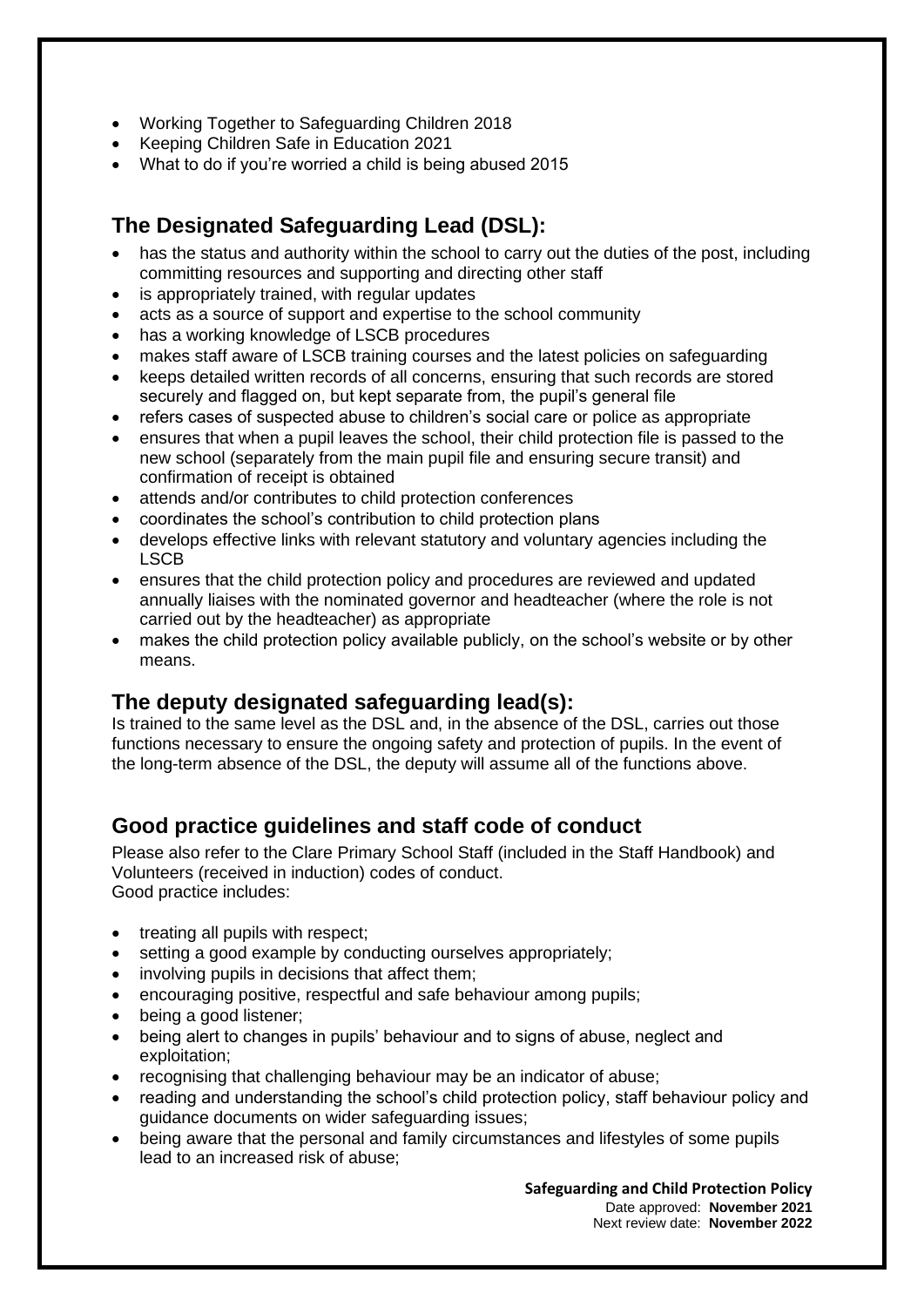• referring all concerns about a pupil's safety and welfare to the DSL, or, if necessary, directly to police or children's social care.

The designated person for child protection must undergo training every two years.

In addition to formal training, their knowledge and skills should be updated "at regular intervals, and at least annually".

All staff members are required to undergo child protection training that is "requiarly updated". They should also receive regular safeguarding and child protection updates "as required, but at least annually".

Staff should also be familiar with the school's child protection policy and procedures.

#### **Abuse of position of trust**

All school staff are aware that inappropriate behaviour towards pupils is unacceptable and that their conduct towards pupils must be beyond reproach.

Staff understand that under the Sexual Offences Act 2003 it is an offence for a person over the age of 18 to have a sexual relationship with a person under the age of 18, where that person is in a position of trust, even if the relationship is consensual. This means that any sexual activity between a member of the school staff and a pupil under 18 may be a criminal offence.

Our Staff code of conduct is available in the school handbook which is read by all staff and reviewed annually.

#### **Recruitment**

The school adopts recruitment procedures that help deter, reject or identify people who might abuse children. We have Safer Recruitment and selection policies and procedures in place. The statutory guidance sets out where DBS checks are required and where they are optional, and what other checks are required.

#### **Children who may be particularly vulnerable**

Staff members should raise any concerns they have about a child.

The safeguarding lead will usually decide whether to make a referral to children's social care, but staff can make a referral themselves.

Some children may have an increased risk of abuse. Many factors can contribute to an increase in risk, including prejudice and discrimination, isolation, social exclusion, communication issues and reluctance on the part of some adults to accept that abuse can occur. To ensure that all of our pupils receive equal protection, we will give special consideration to children who are:

- disabled or have special educational needs
- young carers
- affected by parental substance misuse, domestic violence or parental mental health needs
- asylum seekers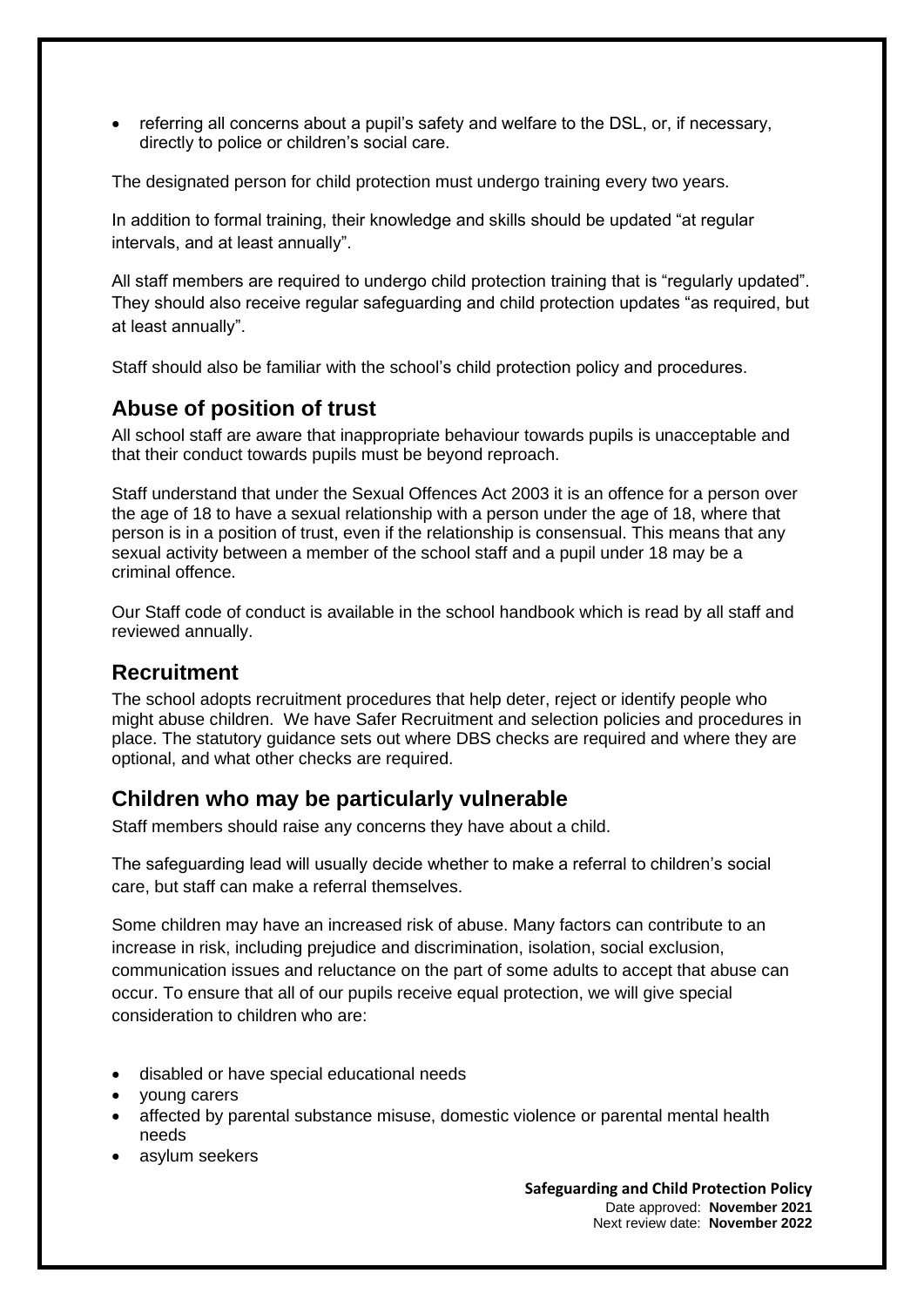- living away from home
- vulnerable to being bullied, or engaging in bullying
- living in temporary accommodation
- live transient lifestyles
- living in chaotic and unsupportive home situations
- vulnerable to discrimination and maltreatment on the grounds of race, ethnicity, religion, disability or sexuality
- at risk of sexual exploitation
- do not have English as a first language
- at risk of female genital mutilation (FGM)
- at risk of forced marriage
- at risk of being drawn into extremism.

This list provides examples of additionally vulnerable groups and is not exhaustive. Special consideration includes the provision of safeguarding information and resources in community languages and accessible formats for children with communication needs.

#### **SEND children**

Additional barriers can exist when recognising abuse and neglect in relation to children with SEN and disabilities. This could include an inability to communicate the abuse. These pupils will need additional support to ensure their safeguarding.

#### **Children missing education**

Attendance, absence and exclusions are closely monitored. A child going missing from education is a potential indicator of abuse and neglect, including sexual abuse and sexual exploitation. The DSL will monitor unauthorised absence and take appropriate action including notifying the local authority, particularly where children go missing on repeated occasions and/or are missing for periods during the school day. Staff must be alert to signs of children at risk of travelling to conflict zones, female genital mutilation and forced marriage.

As part of our attendance procedures registers are taken each morning and midday. The office check each register and contact the parents/carers of any absent children. If a child has an unexplained absence a member of SLT is alerted immediately. Procedures are then carried out to locate the pupil and if required the police will be informed.

#### **Whistle blowing if you have concerns about a colleague**

Staff who are concerned about the conduct of a colleague towards a pupil are undoubtedly placed in a very difficult situation. They may worry that they have misunderstood the situation and they will wonder whether a report could jeopardise their colleague's career. All staff must remember that the welfare of the child is paramount. The school's whistleblowing code (available on the school website) enables staff to raise concerns or allegations, initially in confidence and for a sensitive enquiry to take place.

All concerns of poor practice or possible child abuse by colleagues should be reported to the headteacher. Complaints about the headteacher should be reported to the chair of governors or chair of Trustees.

Staff may also report their concerns directly to children's social care or the police if they believe direct reporting is necessary to secure action.

#### **NSPCC WHISTLE BLOWING ADVICE LINE 0800 028 0285 [help@nspcc.org.uk](mailto:help@nspcc.org.uk)**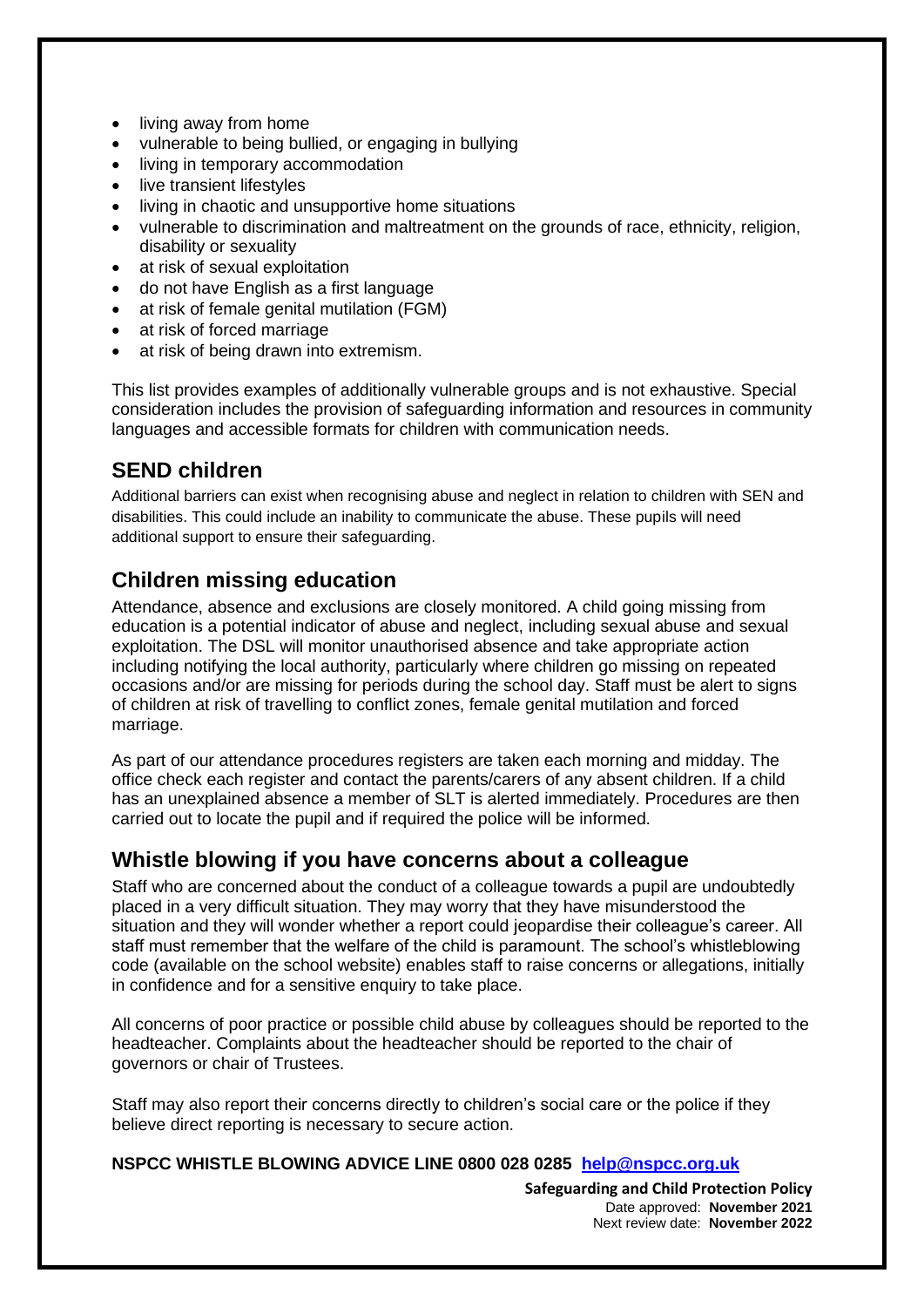### **Allegations against staff**

When an allegation is made against a member of staff, our set procedures must be followed. The full procedures for dealing with allegations against staff can be found in *Keeping Children Safe in Education (DfE, Sept 2020)* and in the school's Allegations of Abuse Against Staff policy and procedures.

Allegations concerning staff who no longer work at the school, or historical allegations will be reported to the police. The school follows the procedures set out in statutory guidance when managing cases of allegations that might indicate a person would pose a risk of harm if they continue to work in regular or close contact with children in their present position, or in any capacity. You can find these in part four of Keeping Children Safe in Education.

In such cases the school works with the police, the LADDO and H.R. following the school's disciplinary procedures. If the said member of staff resigns during the disciplinary procedures, where there is a safeguarding concern, the school is obligated to continue this to a hearing. The results of the hearing will determine whether a DBS referral is made.

### **Staff training**

It is important that all staff receive training to enable them to recognise the possible signs of abuse, neglect and exploitation and to know what to do if they have a concern.

New staff and governors will receive a briefing during their induction, which includes the school's child protection policy and staff behaviour policy, reporting and recording arrangements, and details for the DSL. All staff, including the DSL, headteacher (unless the headteacher is the DSL) and governors will receive training that is regularly updated. All staff will also receive safeguarding and child protection updates via email, e-bulletins, website access and staff meetings throughout the year.

#### **Safer recruitment**

Our school complies with the requirements of Keeping Children Safe in Education (DfE 2020) and the LSCB by carrying out the required checks and verifying the applicant's identity, qualifications and work history. The school's Staff Recruitment policy and procedures set out the process in full.

At least one member of each recruitment panel will have attended safer recruitment training.

All relevant staff (involved in early years settings and/or before or after school care for children under eight) are made aware of the disqualification and disqualification by association legislation and their obligations to disclose relevant information to the school.

Agencies and third parties supplying staff will be required to provide evidence that the appropriate level of safeguarding checks on individuals working in the School have been undertaken. This also applies to off-site Alternative Providers, who will be required to supply written confirmation that their staff have been subject to the necessary checks, in line with *Keeping Children Safe in Education: Statutory Guidance for Schools and Colleges, September 2021.*

Trainee teachers will be checked either by the school or by the training provider, from whom written confirmation will be obtained.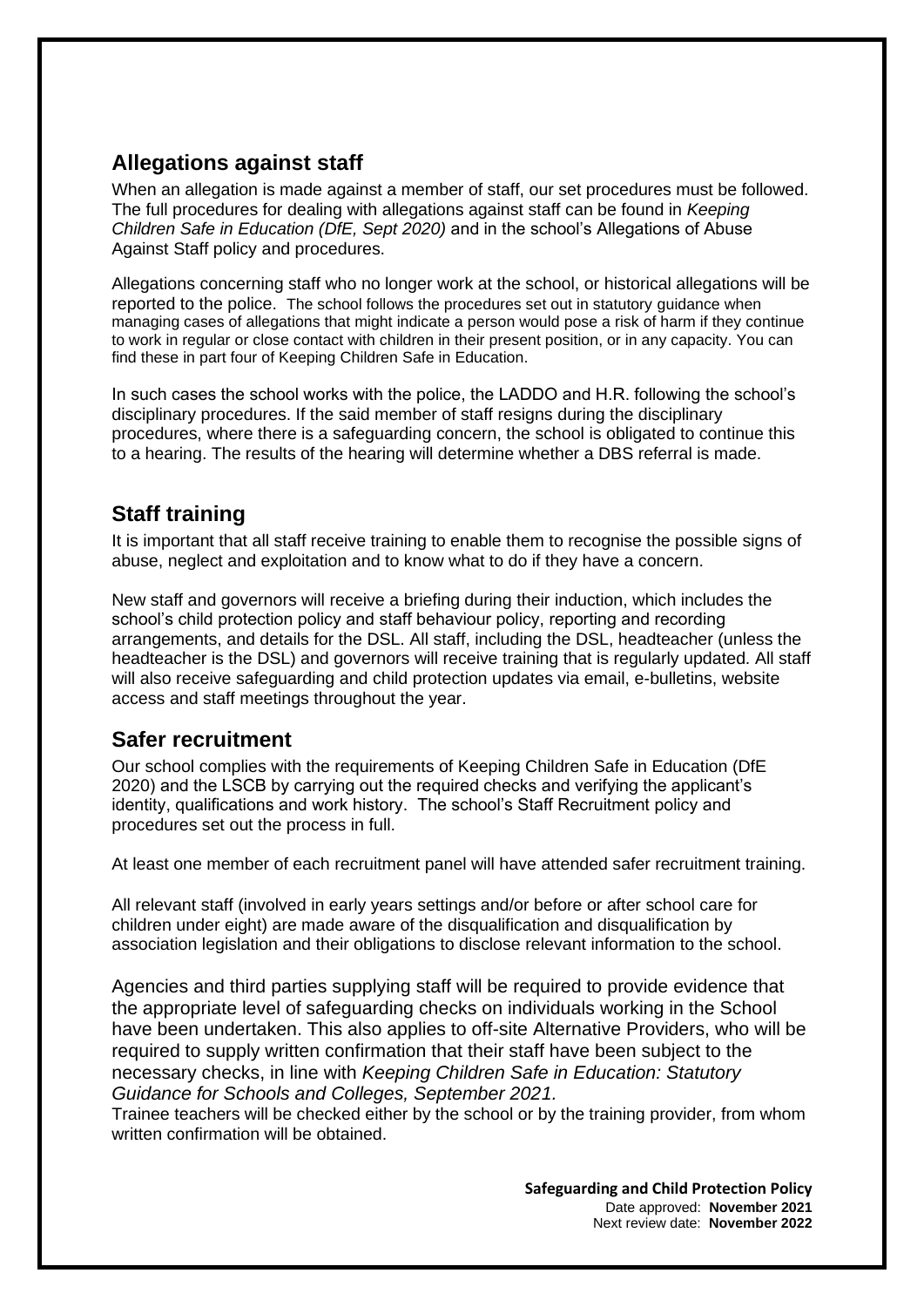The school maintains a single central record of recruitment checks undertaken.

#### **Volunteers**

Volunteers, including governors will undergo checks commensurate with their work in the school, their contact with pupils and the supervision provided to them. Under no circumstances will a volunteer who has not been appropriately checked be left unsupervised.

### **Contractors**

The school checks the identity of all contractors working on site and requests DBS with barred list checks where required by statutory guidance. Contractors who have not undergone checks will not be allowed to work unsupervised during the school's day.

### **Site security**

Visitors to the school, including contractors, are asked to sign in and are given a badge, which confirms they have permission to be on site. Parents who are simply delivering or collecting their children do not need to sign in. All visitors are expected to observe the school's safeguarding and health and safety regulations. The headteacher will exercise professional judgement in determining whether any visitor should be escorted or supervised while on site.

### **Extended school and off-site arrangements**

All extended and off-site activities are subject to a risk assessment to satisfy health and safety and safeguarding requirements. Where extended school activities are provided by and managed by the school, our own child protection policy and procedures apply. If other organisations provide services or activities on our site on behalf of our school we will check that they have appropriate procedures in place, including safer recruitment procedures.

When our pupils attend off-site activities, including day and residential visits and workrelated activities, we will check that effective child protection arrangements are in place and will be noted on risk assessments.

### **Staff/pupil online relationships**

The school provides advice to staff regarding their personal online activity and has strict rules regarding online contact and electronic communication with pupils. Staff found to be in breach of these rules may be subject to disciplinary action or child protection investigation.

Mobile telephones may only be used for official business in places where children are present and then only in a very limited range of circumstances.

Staff should not to give their home telephone number or their mobile telephone number to pupils. Staff may do this with parents, but must set clear professional boundaries regarding contact of any form.

Staff should not use their mobile phones in the proximity of children unless there is an emergency.

A school mobile phone is provided for off-site trips or visits.

Staff in the school, who work with children, should have all mobile telephones stored securely and switched to silent. Photographs and videos of pupils or staff must not be taken with mobile telephones.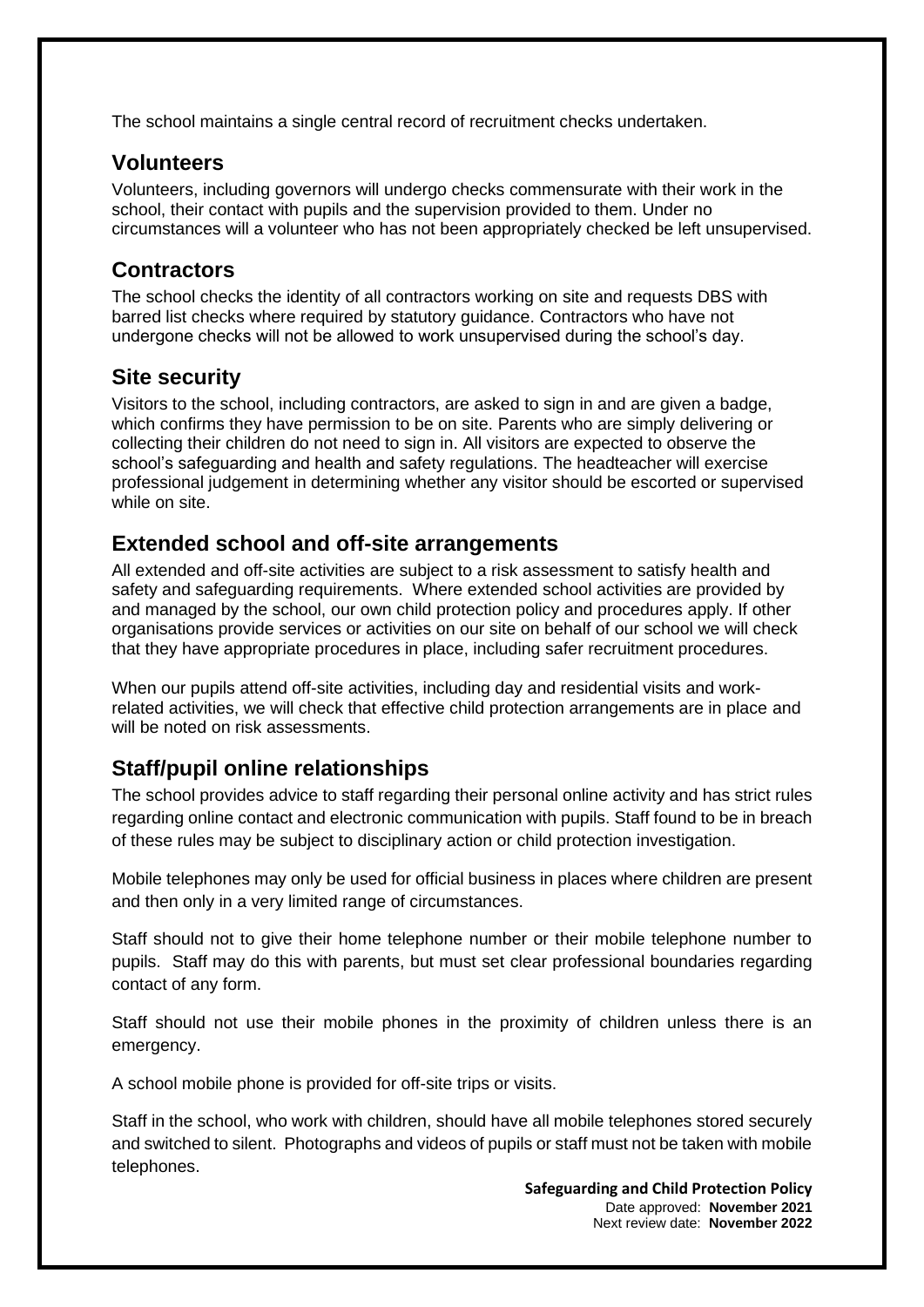### **Conduct outside work**

Staff must not engage in outside work which could seriously damage the reputation and standing of the school or the employee's own reputation or the reputation of other members of the school community. Staff must exercise caution when using information technology and social media and must be aware of the risks to themselves and others. It is recommended that when using social media staff should follow these guidelines:

- Posting on social media should be treated as public domain and confidentiality rules applied accordingly. **At all times professional discretion should be paramount.**
- Staff should exercise caution with 'friends' who are parents/carers of children in school.
- Staff should not have 'Friends' or have social media contact with current pupils of the school or ex pupils who are under the age of 18.
- When publishing information about yourself or having conversations with others online, it is important to be mindful of how you present yourself, who can see your content, and how you can manage this appropriately.
- Discretion needs to be exercised when making comments on 'open' pages so that school confidentiality is maintained and that the school's reputation and standing in the community is not damaged.
- When publishing information, personal contact details, videos or images ask yourself if you would feel comfortable about a current or prospective employer, colleague, pupil or parent viewing your content.
- Make sure you understand who is allowed to view your content on the sites that you use – and how to restrict access to your account where necessary. If you are not clear about how to restrict access to your content to certain groups of people, regard all of your content as publicly available and act accordingly.

## **Child protection procedures**

#### **Recognising abuse**

To ensure that our pupils are protected from harm, we need to understand what types of behaviour constitute abuse and neglect.

Abuse and neglect are forms of maltreatment. Somebody may abuse or neglect a child by inflicting harm, for example by hitting them, or by failing to act to prevent harm, for example by leaving a small child home alone.

Abuse may be committed by adult men or women and by other children and young people.

Keeping Children Safe in Education (DfE 2016) refers to four categories of abuse. These are set out at Appendix One along with indicators of abuse.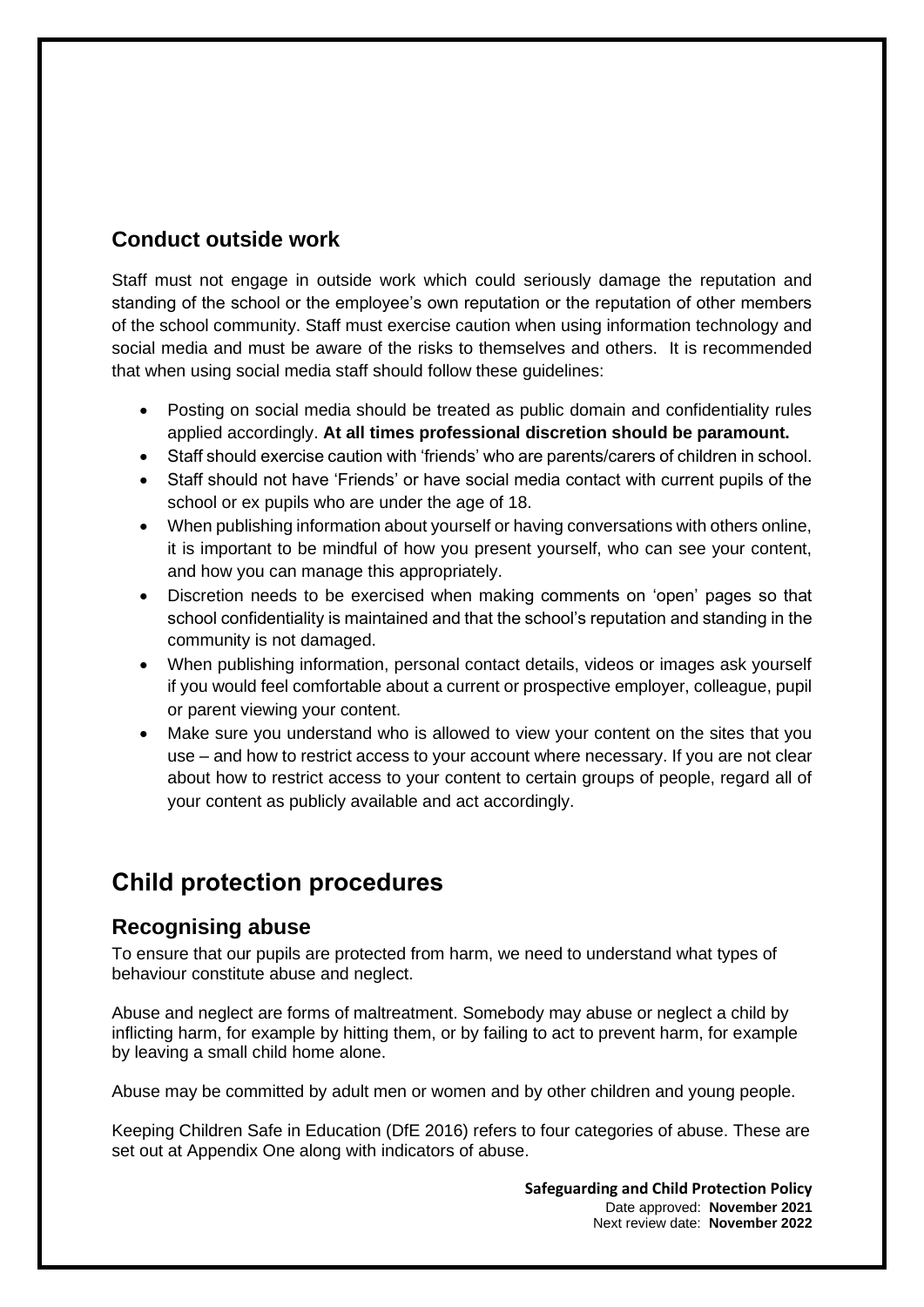### **Child on Child abuse**

Keeping Children Safe (DfE 2021) gives detailed guidance around peer-on-peer abuse and, in particular, sexual violence and sexual harassment. Peer-on-peer/Child on Child abuse includes:

- bulling
- physical abuse
- sexual violence
- sexual harassment
- Sharing nudes (formerly sexting)
- Initiation ceremonies

The school is clear that allegations of this nature should always be treated seriously and investigated fully. Staff training will focus on the need to understand what is meant by peeron-peer abuse and how the school will deal with it.

Further advice can be found in the DfE document Sexual Violence and Sexual Harassment Between Children in Schools and Colleges (May 2018)

1. Sexual violence and sexual harassment can occur between two children of any age and sex. It can also occur through a group of children sexually assaulting or sexually harassing a single child or group of children.

2. Children who are victims of sexual violence and sexual harassment will likely find the experience stressful and distressing. This will, in all likelihood, adversely affect their educational attainment. Sexual violence and sexual harassment exist on a continuum and may overlap, they can occur online and offline (both physically and verbally) and are never acceptable. It is important that all victims are taken seriously and offered appropriate support.

3. Reports of sexual violence and sexual harassment are extremely complex to manage. It is essential that victims are protected, offered appropriate support and every effort is made to ensure their education is not disrupted. It is also important that other children, adult students and school and college staff are supported and protected as appropriate.

At Clare Community Primary School we make it clear that sexual violence and sexual harassment is not acceptable, will never be tolerated and is not an inevitable part of growing up by;

• not tolerating or dismissing sexual violence or sexual harassment as "banter", "part of growing up", "just having a laugh" or "boys being boys";

• challenging behaviour (potentially criminal in nature), such as grabbing bottoms, breasts and genitalia and lifting up skirts. Dismissing or tolerating such behaviours risks normalising them; and

• understanding that all of the above can be driven by wider societal factors beyond the school and college, such as everyday sexist stereotypes and everyday sexist language. This is why a whole school approach (especially preventative education) is important.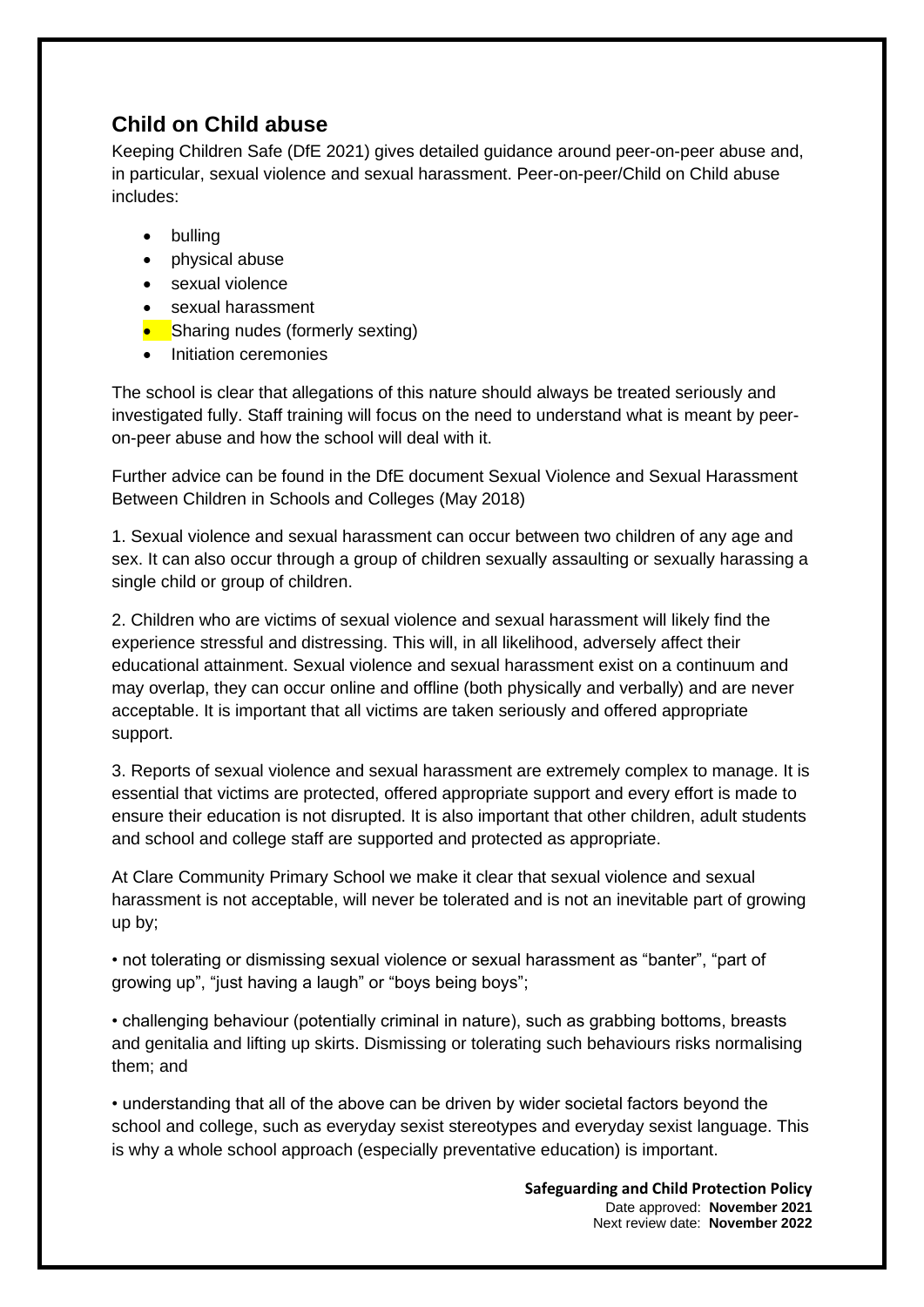### **Guidance in dealing with an allegation**

#### **Please also refer to our Behaviour policy and Anti Bullying policy**

• not promising confidentiality at this initial stage as it is very likely a concern will have to be shared further (for example, with the designated safeguarding lead or children's social care) to discuss next steps. Staff should only share the report with those people who are necessary in order to progress it. It is important that the victim understands what the next steps will be and who the report will be passed to;

• recognising a child is likely to disclose to someone they trust: this could be anyone on the school or college staff. It is important that the person to whom the child discloses recognises that the child has placed them in a position of trust. They should be supportive and respectful of the child;

• listening carefully to the child, being non-judgmental, being clear about boundaries and how the report will be progressed, not asking leading questions and only prompting the child where necessary with open questions – where, when, what, etc;

• considering the best way to make a record of the report. Best practice is to wait until the end of the report and immediately write up a thorough summary. This allows the staff member to devote their full attention to the child and to listen to what they are saying. It may be appropriate to make notes during the report (especially if a second member of staff is present). However, if making notes, staff should be conscious of the need to remain engaged with the child and not appear distracted by the note taking. Either way, it is essential a written record is made;

• only recording the facts as the child presents them. The notes should not reflect the personal opinion of the note taker. Schools and colleges should be aware that notes of such reports could become part of a statutory assessment by children's social care and/or part of a criminal investigation;

• where the report includes an online element, being aware of searching screening and confiscation advice (for schools) and UKCCIS sexting advice (for schools and colleges). The key consideration is for staff not to view or forward illegal images of a child. The highlighted advice provides more details on what to do when viewing an image is unavoidable.

• if possible, managing reports with two members of staff present, (preferably one of them being the designated safeguarding lead or a deputy). However, this might not always be possible; and

• informing the designated safeguarding lead (or deputy), as soon as practically possible, if the designated safeguarding lead (or deputy) is not involved in the initial report.

*Under no circumstances should a member of staff view any photos or images that a child discloses information about. Seek immediate advise from the DSL/DDSL* 

#### **Risk Assessment**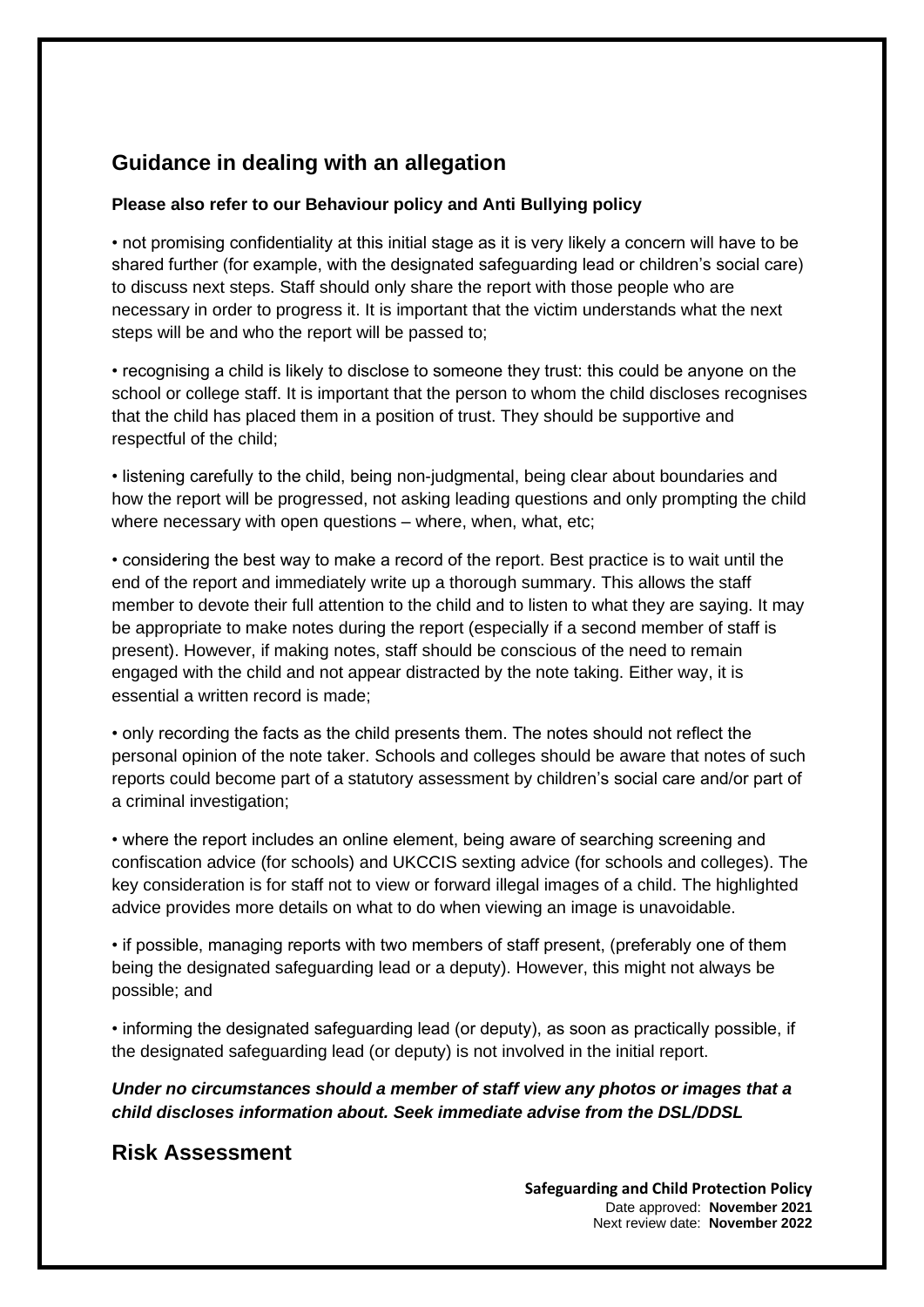When there has been a report of sexual violence, the designated safeguarding lead (or a deputy) should make an immediate risk and needs assessment. Where there has been a report of sexual harassment, the need for a risk assessment should be considered on a case-by-case basis.

The risk and needs assessment should consider:

- the victim, especially their protection and support;
- the alleged perpetrator; and

• all the other children (and, if appropriate, adult students and staff) at the school or college, especially any actions that are appropriate to protect them.

Risk assessments should be recorded (written or electronic) and should be kept under review. At all times, the school will be actively considering the risks posed to all their pupils and students and putting adequate measures in place to protect them and keep them safe.

The designated safeguarding lead (or a deputy) should ensure they are engaging with children's social care and specialist services as required. Where there has been a report of sexual violence, it is likely that professional risk assessments by social workers and or sexual violence specialists will be required.

### **Bullying**

While bullying between children is not a separate category of abuse and neglect, it is a very serious issue that can cause anxiety and distress. All incidences of bullying, including cyberbullying and prejudice-based bullying should be reported and will be managed through our tackling-bullying procedures which can be accessed in our Anti Bullying Policy.

#### **Taking action**

**Any child, in any family in any school could become a victim of abuse. Staff should always maintain an attitude of "it could happen here".** Key points for staff to remember for taking action are:

- in an emergency take the action necessary to help the child, if necessary call 999
- report your concern as soon as possible to the DSL, definitely by the end of the day
- do not start your own investigation
- share information on a need-to-know basis only do not discuss the issue with colleagues, friends or family
- complete a record of concern
- seek support for yourself if you are distressed.

#### **If you are concerned about a pupil's welfare**

There will be occasions when staff may suspect that a pupil may be at risk. The pupil's behaviour may have changed, their artwork could be bizarre, they may write stories or poetry that reveal confusion or distress, or physical signs may have been noticed. In these circumstances, staff will try to give the pupil the opportunity to talk and ask if they are OK or if they can help in any way.

Staff should use the **welfare concern form** to record these early concerns. If the pupil does reveal that they are being harmed, staff should follow the advice below. Following an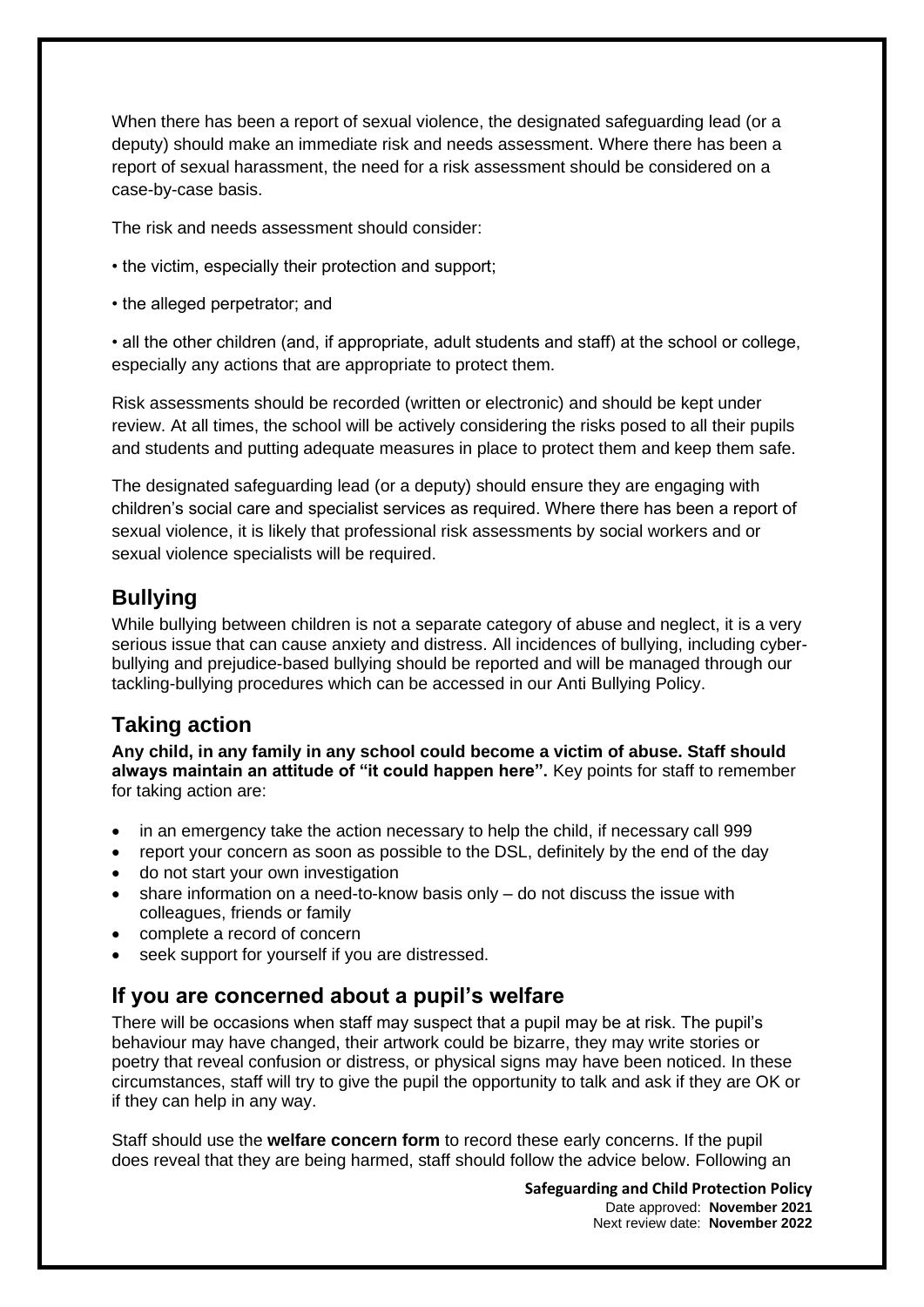initial conversation with the pupil, if the member of staff has concerns, they should discuss their concerns with the DSL.

#### **If a pupil discloses to you**

*All staff should be able to reassure young people are always taken seriously and that they will be supported and kept safe. A victim should never be given the impression that they will be supported and kept safe. A victim should never be given the impression that they are creating a problem by reporting abuse, sexual violence or sexual harassment. Nor should a victim ever be made to feel ashamed for making a report.* 

It takes a lot of courage for a child to disclose that they are being abused. They may feel ashamed, particularly if the abuse is sexual; their abuser may have threatened what will happen if they tell; they may have lost all trust in adults; or they may believe, or have been told, that the abuse is their own fault. Sometimes they may not be aware that what is happening is abusive.

If a pupil talks to a member of staff about any risks to their safety or wellbeing, **the staff member will, at the appropriate time, let the pupil know that in order to help them they must pass the information on to the DSL**. The point at which they tell the pupil this is a matter for professional judgement. During their conversations with the pupils staff will:

- allow them to speak freely
- remain calm and not overreact
- give reassuring nods or words of comfort 'I'm so sorry this has happened', 'I want to help', 'This isn't your fault', 'You are doing the right thing in talking to me'
- not be afraid of silences
- **under no circumstances** ask investigative questions such as how many times this has happened, whether it happens to siblings, or what does the pupil's mother think about it
- at an appropriate time tell the pupil that in order to help them, the member of staff must pass the information on and explain to whom and why
- not automatically offer any physical touch as comfort
- avoid admonishing the child for not disclosing earlier. Saying things such as 'I do wish you had told me about this when it started' may be interpreted by the child to mean that they have done something wrong
- tell the pupil what will happen next
- report verbally to the DSL even if the child has promised to do it by themselves
- complete the **record of concern form** and hand it to the DSL as soon as possible
- seek support if they feel distressed.

#### **Notifying parents**

The school will normally seek to discuss any concerns about a pupil with their parents. This must be handled sensitively and the DSL will make contact with the parent in the event of a concern, suspicion or disclosure.

Our focus is the safety and wellbeing of the pupil. Therefore, if the school believes that notifying parents could increase the risk to the child or exacerbate the problem, advice will first be sought from children's social care and/or the police before parents are contacted.

## **Confidentiality and sharing information**

All staff will understand that child protection issues warrant a high level of confidentiality, not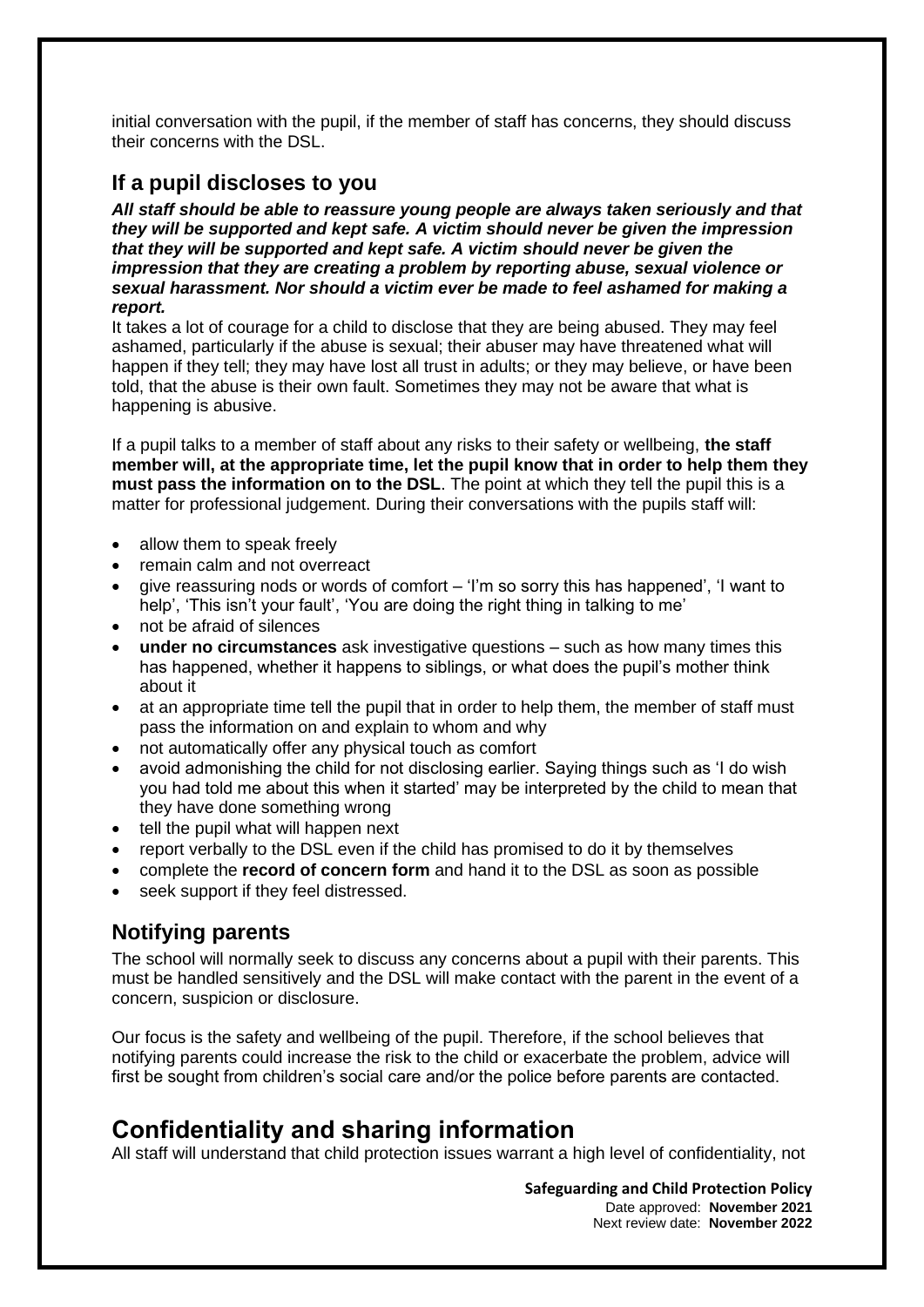only out of respect for the pupil and staff involved but also to ensure that information being released into the public domain does not compromise evidence.

Staff should only discuss concerns with the DSL, headteacher/principal or chair of governors (depending on who is the subject of the concern). That person will then decide who else needs to have the information and they will disseminate it on a 'need-to-know' basis.

However, following a number of cases where senior leaders in school had failed to act upon concerns raised by staff, *Keeping Children Safe in Education (2018)* emphasises that **any** member of staff can contact children's social care if they are concerned about a child.

Child protection information will be stored and handled in line with the Data Protection Act 1998.

Information sharing is guided by the following principles. The information is:

- necessary and proportionate
- relevant
- adequate
- accurate
- timely
- secure.

Information sharing decisions will be recorded, whether or not the decision is taken to share.

any electronic information will be password protected and only made available to relevant individuals. Records, concern forms and any related documentation are locked away and only the DSL and DDSL have access to these records.

Child protection information will be stored separately from the pupil's school file and the school file will be 'tagged' to indicate that separate information is held with a yellow dot sticker.

The DSL will normally obtain consent from the pupil and/or parents to share sensitive information within the school or with outside agencies. Where there is good reason to do so, the DSL may share information *without* consent, and will record the reason for not obtaining consent.

Child protection records are normally exempt from the disclosure provisions of the Data Protection Act, which means that children and parents do not have an automatic right to see them. If any member of staff receives a request from a pupil or parent to see child protection records, they will refer the request to the headteacher/DSL.

The Data Protection Act does not prevent school staff from sharing information with relevant agencies, where that information may help to protect a child.

The school's confidentiality and information-sharing procedures are available on the school website within our Data Protection policy and our privacy notices for students and staff.

### **Referral to children's social care**

The DSL will make a referral to children's social care if it is believed that a pupil is suffering or is at risk of suffering significant harm. The pupil (subject to their age and understanding) and the parents will be told that a referral is being made, unless to do so would increase the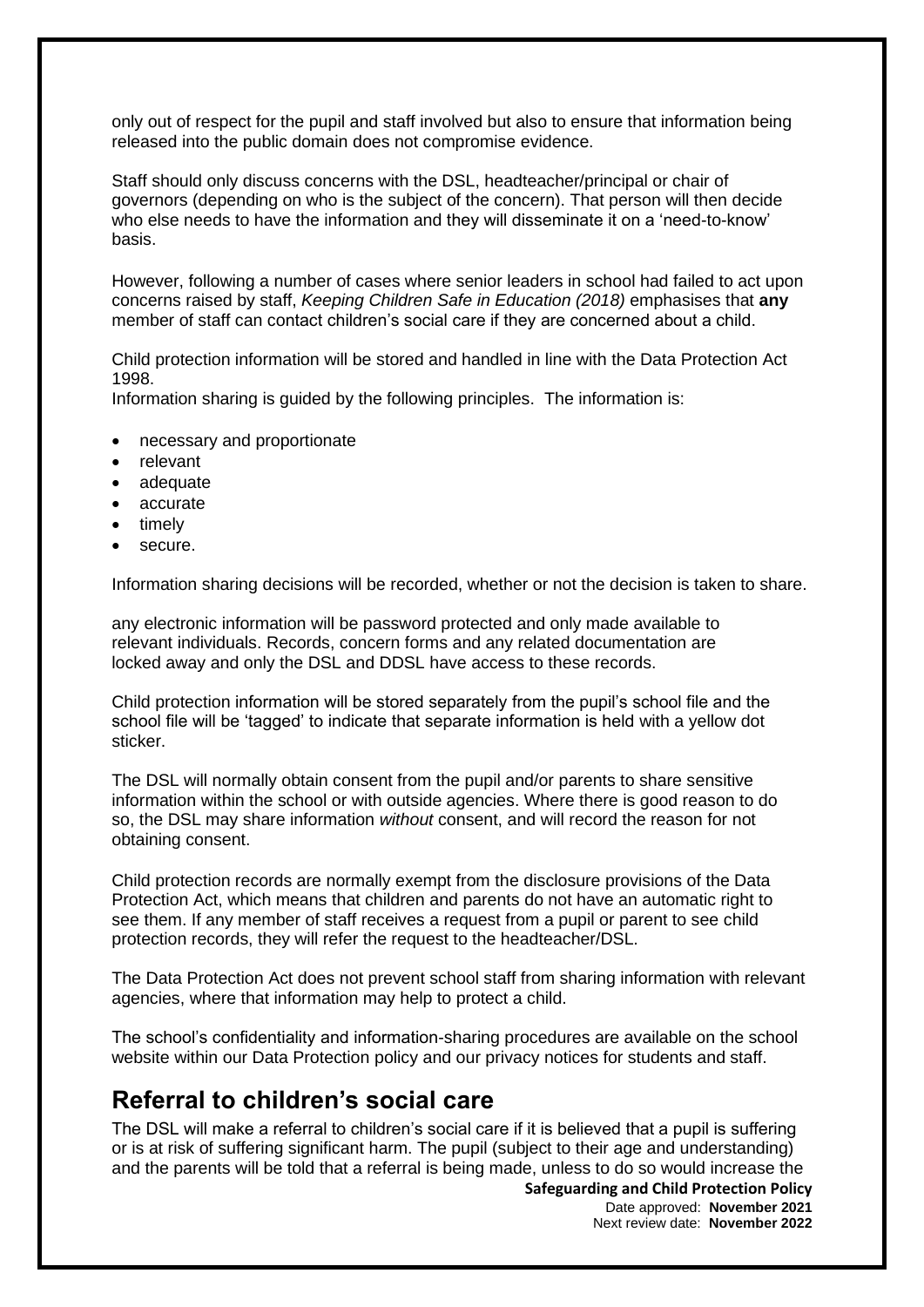risk to the child.

Any member of staff may make a direct referral to children's social care if they genuinely believe independent action is necessary to protect a child.

## **Reporting directly to child protection agencies**

Staff should follow the reporting procedures outlined in this policy. However, they may also share information directly with children's social care, police or the NSPCC if:

- the situation is an emergency and the designated safeguarding lead, their deputy, the headteacher and the chair of governors are all unavailable
- they are convinced that a direct report is the only way to ensure the pupil's safety
- for any other reason they make a judgement that direct referral is in the best interests of the child.

## **Children with sexually harmful behaviour**

Children may be harmed by other children or young people. Staff will be aware of the harm caused by bullying and will use the school's **anti-bullying procedures** where necessary. However, there will be occasions when a pupil's behaviour warrants a response under child protection rather than anti-bullying procedures.

Young people who display such behaviour may be victims of abuse themselves and the child protection procedures will be followed for both victim and perpetrator. Staff who become concerned about a pupil's sexual behaviour, including any known online sexual behaviour, should speak to the DSL as soon as possible.

## **Sexual exploitation of children**

Sexual exploitation involves an individual or group of adults taking advantage of the vulnerability of an individual or groups of children or young people, and victims can be boys or girls. Children and young people are often unwittingly drawn into sexual exploitation through the offer of friendship and care, gifts, drugs and alcohol, and sometimes accommodation. Sexual exploitation is a serious crime and can have a long-lasting adverse impact on a child's physical and emotional health. It may also be linked to child trafficking.

The school includes the risks of sexual exploitation in the PSHE and SRE curriculum. A common feature of sexual exploitation is that the child often doesn't recognise the coercive nature of the relationship and doesn't see themselves as a victim. The child may initially resent what they perceive as interference by staff, but staff must act on their concerns, as they would for any other type of abuse.

All staff are made aware of the indicators of sexual exploitation and all concerns are reported immediately to the DSL who will inform the police if necessary.

## **Honour-Based Violence**

'Honour-based' violence (HBV) encompasses crimes which have been committed to protect or defend the honour of the family and/or the community, including Female Genital Mutilation (FGM), forced marriage, and practices such as breast ironing. All forms of HBV are abuse.

FGM is the collective name given to a range of procedures involving the partial or total removal of external female genitalia for non-medical reasons. In England, Wales and Northern Ireland, the practice is a criminal offence under the Female Genital Mutilation Act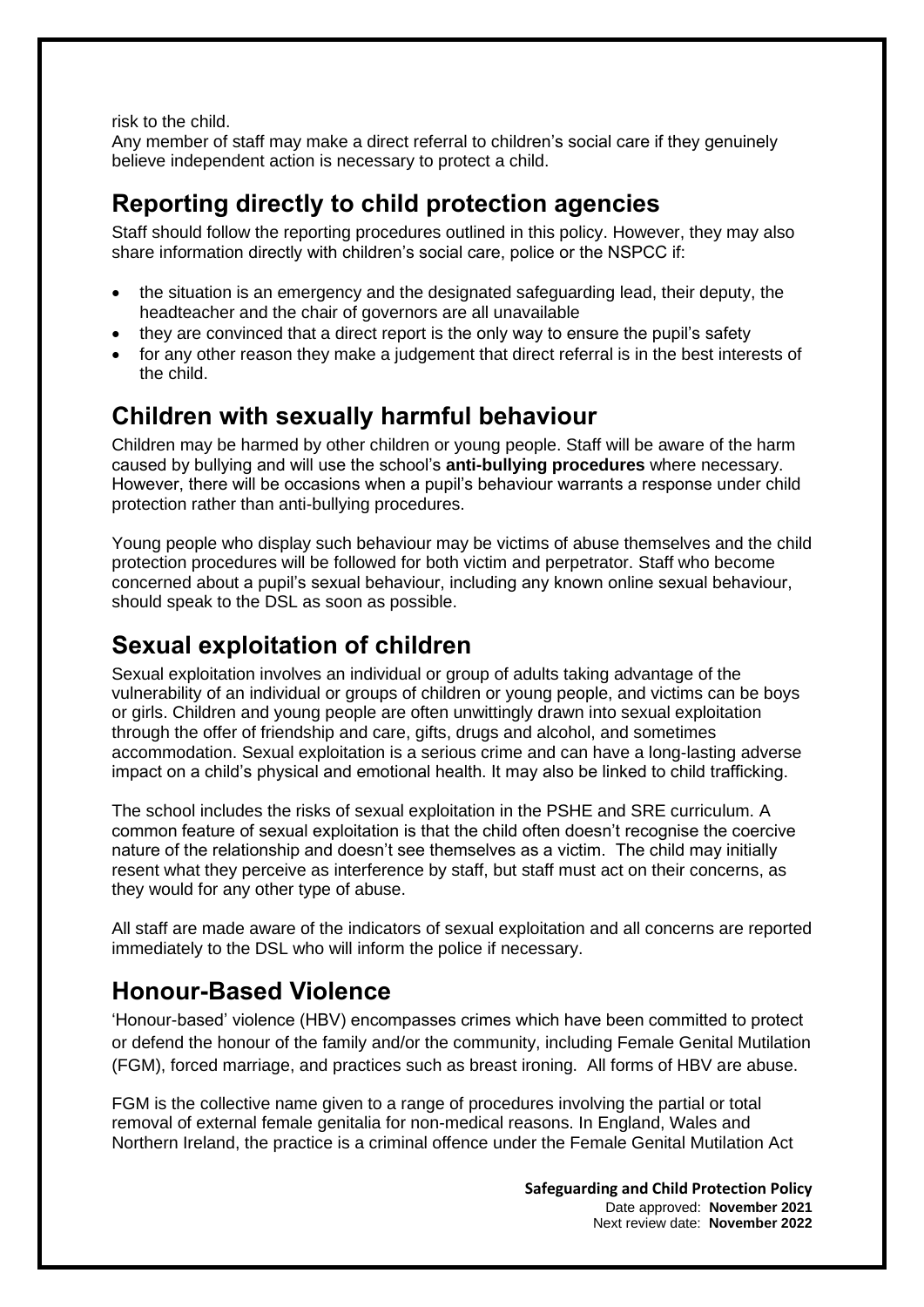2003. The practice can cause intense pain and distress and long-term health consequences, including difficulties in childbirth.

FGM is carried out on girls of any age, from young babies to older teenagers and adult women, so school staff are trained to be aware of risk indicators. Many such procedures are carried out abroad and staff should be particularly alert to suspicions or concerns expressed by female pupil about going on a long holiday during the summer vacation period.

A forced marriage is a marriage in which a female (and sometimes a male) does not consent to the marriage but is coerced into it. Coercion may include physical, psychological, financial, sexual and emotional pressure. It may also involve physical or sexual violence and abuse. In England and Wales the practice is a criminal offence under the Anti-Social Behaviour, Crime and Policing Act 2014.

A forced marriage is not the same as an arranged marriage. In an arranged marriage, which is common in several cultures, the families of both spouses take a leading role in arranging the marriage but the choice of whether or not to accept the arrangement remains with the prospective spouses.

Children may be married at a very young age, and well below the age of consent in England. School staff receive training and should be particularly alert to suspicions or concerns raised by a pupil about being taken abroad and not be allowed to return to England.

All such incidents will be reported to the police by the DSL/DDSL

### **Radicalisation and Extremism**

The government defines extremism as vocal or active opposition to fundamental British values, including democracy, the rule of law, individual liberty and mutual respect and tolerance of different faiths and beliefs.

Some children are at risk of being radicalised: adopting beliefs and engaging in activities which are harmful, criminal or dangerous. Islamic extremism is the most widely publicised form and schools should also remain alert to the risk of radicalisation into white supremacy extremism.

School staff receive annual training to help to identify signs of extremism. Opportunities are provided in the curriculum to enable pupils to discuss issues of religion, ethnicity and culture and the school follows the DfE advice Promoting fundamental British Values as part of SMCS (spiritual, moral, social and cultural education) in Schools (2014).

### **Online protection and sharing nudes (formerly known as sexting)**

Students are not permitted to have their mobile phones on them within school hours. All students with a mobile phone are required to store these in the school office. We recognise that 3G and 4G technology allow pupils to access the internet outside of the school's firewall protection systems. Therefore they are not permitted to use personal devices within school. All allegations of 'sexting' will be dealt with immediately by the DSL/DDSL. Staff are not permitted to view any photos or content when an allegation is made. They must report the incident immediately to the DSL. If an allegation of sexting outside of school is made by a pupil this must be reported immediately to the DSL, who will investigate accordingly.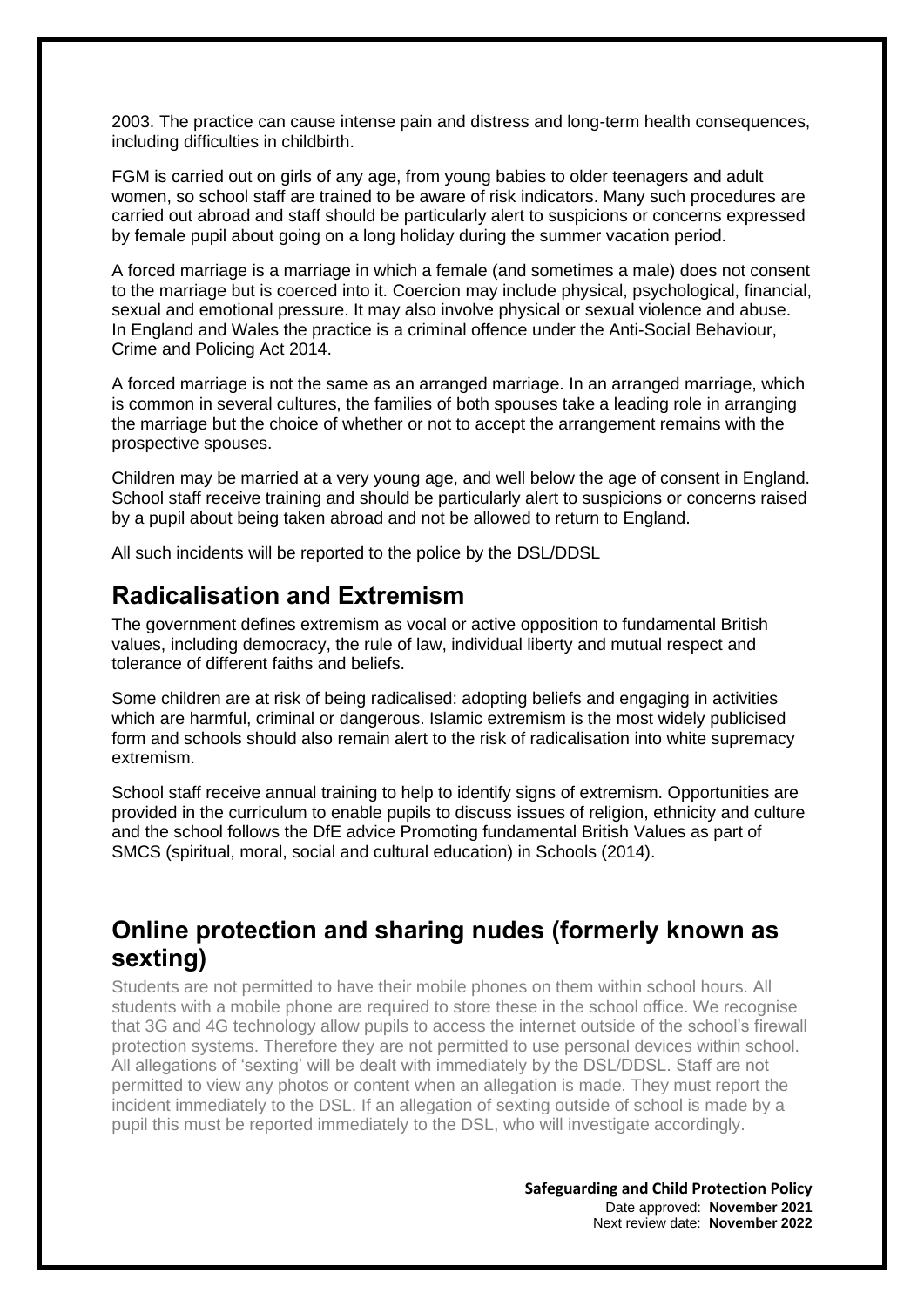### **Private fostering arrangements**

A private fostering arrangement occurs when someone other than a parent or a close relative cares for a child for a period of 28 days or more, with the agreement of the child's parents. It applies to children under the age of 16, or aged under 18 if the child is disabled. By law, a parent, private foster carer or other persons involved in making a private fostering arrangement must notify children's services as soon as possible.

Where a member of staff becomes aware that a pupil may be in a private fostering arrangement they will raise this with the DSL and the school should notify the local authority of the circumstances.

#### **Looked after children**

The most common reason for children becoming looked after is as a result of abuse or neglect. The school ensures that staff have the necessary skills and understanding to keep looked after children safe. Appropriate staff have information about a child's looked after legal status and care arrangements, including the level of authority delegated to the carer by the authority looking after the child. The designated teacher for looked after children and the DSL have details of the child's social worker and the name and contact details of the local authority's virtual head for children in care.

### **Addendum – Covid 19 amendments during isolation, lockdown or on returning to school**

In the light of the school closures and our increased email communications to and from pupils, using our professional individual email addresses, we need to update our Safeguarding Guidance accordingly.

Guidance from local safeguarding partners

<https://suffolksp.org.uk/coronavirus/schools-information-on-coronavirus/>

Safeguarding pupils self-isolating

Whilst pupils are isolating or unable to attend school office staff and class teachers will keep in regular contact with the family with academic and welfare checks.

#### Returning to school following Lockdown or self-isolation

Children's mental wellbeing will be monitored when children return to school.

#### Emails

We are very happy to receive emails from pupils and parents, concerning home learning and we will be responding to these individually also. Please ensure that you have access to your child's email account, and are overseeing emails and their content, especially if photos are attached. I know many of you are enabling your children to respond via your own email accounts, which would be our recommended preference for primary-age children. *Acorn and Beech class will continue to communicate and receive communications via Tapestry as usual.*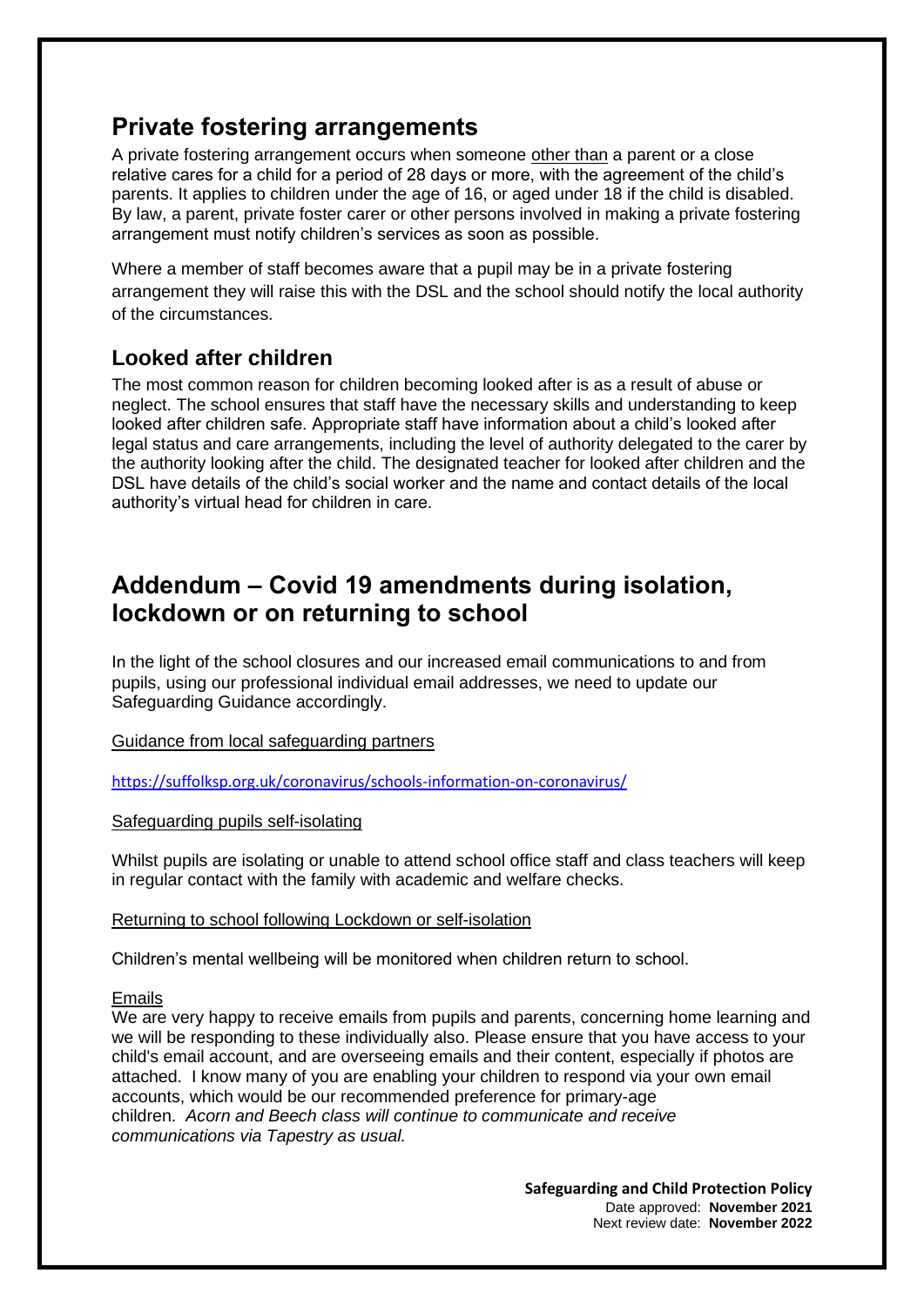#### Using Video Apps

You will be invited to attend Zoom meetings via parent/carer email accounts, therefore if the meeting is joined by your child, then we will assume that you have given permission for this. These are the guidelines we are adopting and asking you to follow.

- 1.No recording (audio or video) of the lessons should be made by either party.
- 2.You or another responsible adult (nominated by yourself) is to be present in the room for the duration of the lesson (and able to see the screen) whilst online tuition takes place.
- 3.The lesson should take place in a living space and not in a bedroom.
- 4.All people in the teaching room should be appropriately dressed. For example, no pyjamas or other bed wear or dressing gowns.
- 5.If your child is `skyping` or `face-timing`, pre-arrange times and ensure that these are contacts known to yourselves. Adhere to points 3 and 4 above if the contact is not a close family member.

Children Accessing the Internet at Home

- 1.Research-based projects should take place in a communal area where adults can see what material children are accessing.
- 2.Parents and carers should check that children know to make them aware if they come across any material that makes them feel `uncomfortable`.
- 3.No personal details should be given out by children at any time.

The Government have also issued some new safeguarding advice for parents:

# Guidance for parents and carers: keeping children safe online

We have updated our information for parents and carers to include a section on keeping children safe online. It provides links to online resources that will help support parents and carers in keeping their children safe online.

Full details can be found in section 6.3 of the quidance for parents and carers on the closure of educational settings:

[https://www.gov.uk/government/publications/closure-of](https://www.gov.uk/government/publications/closure-of-educational-settings-information-for-parents-and-carers)[educational-settings-information-for-parents-and-carers](https://www.gov.uk/government/publications/closure-of-educational-settings-information-for-parents-and-carers)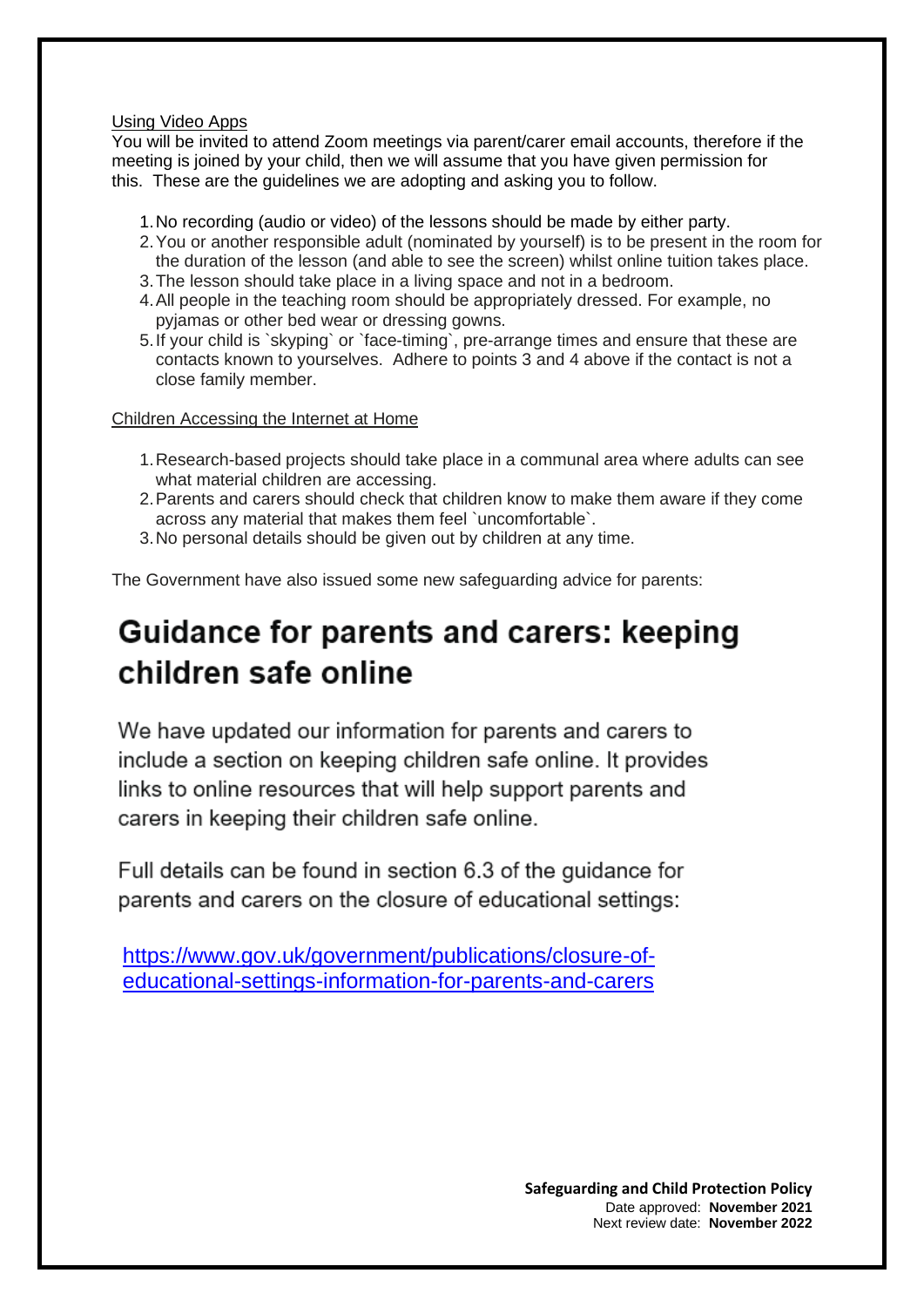## **Appendix One**

#### **Four categories of abuse**

#### **Physical abuse**

Physical abuse is a form of abuse which may involve hitting, shaking, throwing, poisoning, burning or scalding, drowning, suffocating or otherwise causing physical harm to a child. Physical harm may also be caused when a parent or carer fabricates the symptoms of, or deliberately induces, illness in a child (this used to be called Munchausen's Syndrome by Proxy, but is now more usually referred to as fabricated or induced illness).

#### **Emotional abuse**

Emotional abuse is the persistent emotional maltreatment of a child such as to cause severe and persistent adverse effects on the child's emotional development. It may involve conveying to a child that they are worthless or unloved, inadequate, or valued only insofar as they meet the needs of another person. It may include not giving the child opportunities to express their views, deliberately silencing them or 'making fun' of what they say or how they communicate. It may feature age or developmentally inappropriate expectations being imposed on children. These may include interactions that are beyond a child's developmental capability, as well as overprotection and limitation of exploration and learning, or preventing the child participating in normal social interaction. It may involve seeing or hearing the ill-treatment of another. It may involve serious bullying (including cyber bullying), causing children frequently to feel frightened or in danger, or the exploitation or corruption of children. Some level of emotional abuse is involved in all types of maltreatment of a child, although it may occur alone.

#### **Sexual abuse**

Sexual abuse involves forcing or enticing a child or young person to take part in sexual activities, not necessarily involving a high level of violence, whether or not the child is aware of what is happening. The activities may involve physical contact, including assault by penetration (for example, rape or oral sex) or non-penetrative acts such as masturbation, kissing, rubbing and touching outside of clothing. They may also include non-contact activities, such as involving children in looking at, or in the production of, sexual images, watching sexual activities, encouraging children to behave in sexually inappropriate ways, or grooming a child in preparation for abuse (including via the internet). Sexual abuse is not solely perpetrated by adult males. Women can also commit acts of sexual abuse, as can other children.

#### **Neglect**

Neglect is the persistent failure to meet a child's basic physical and/or psychological needs, likely to result in the serious impairment of the child's health or development. Neglect may occur during pregnancy as a result of maternal substance abuse. Once a child is born, neglect may involve a parent or carer failing to:

- provide adequate food, clothing and shelter (including exclusion from home or abandonment);
- protect a child from physical and emotional harm or danger;
- ensure adequate supervision (including the use of inadequate care-givers); or
- ensure access to appropriate medical care or treatment. It may also include neglect of, or unresponsiveness to, a child's basic emotional needs.

#### **Indicators of abuse**

Physical signs define some types of abuse, for example, bruising, bleeding or broken bones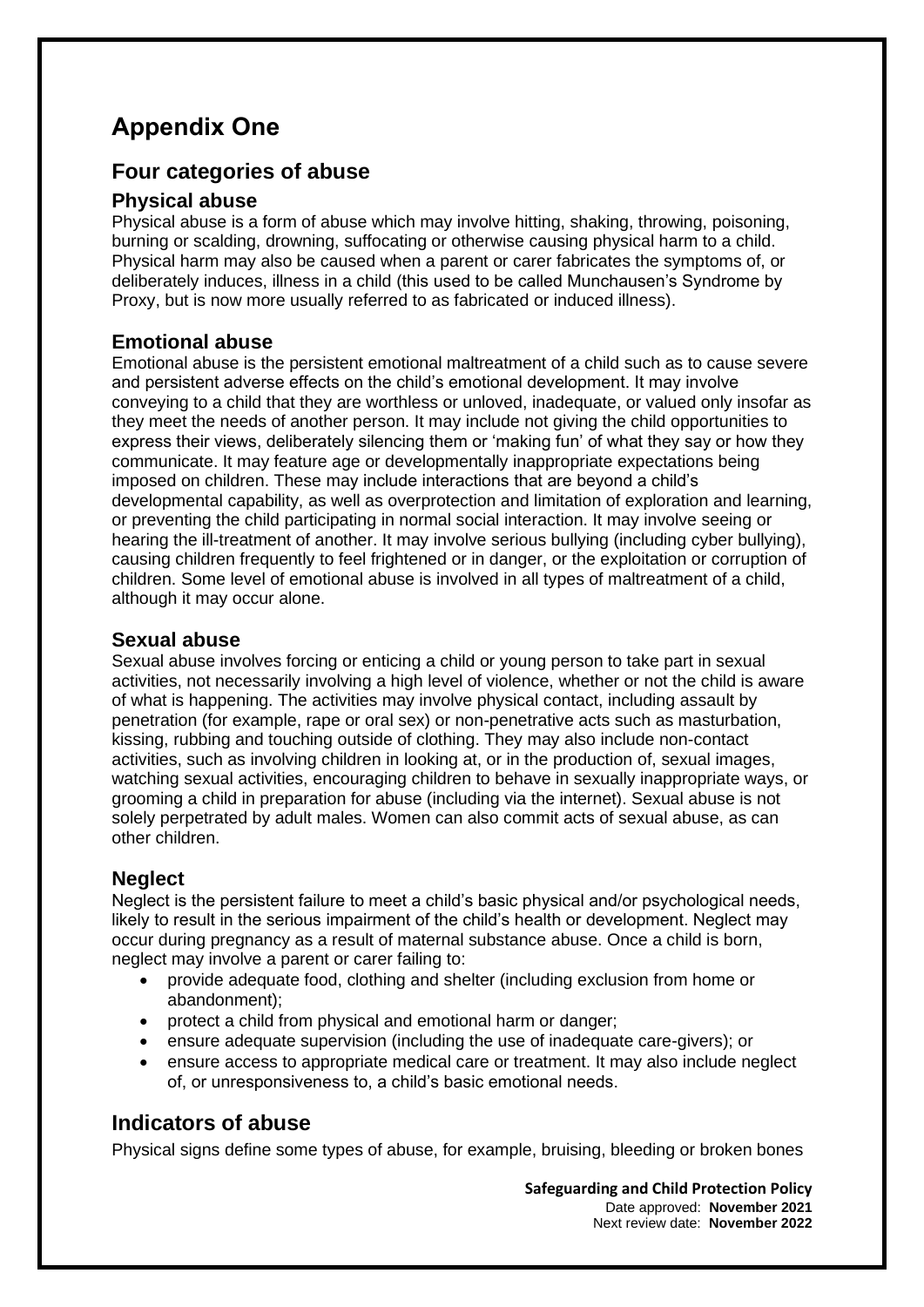resulting from physical or sexual abuse, or injuries sustained while a child has been inadequately supervised. The identification of physical signs is complicated, as children may go to great lengths to hide injuries, often because they are ashamed or embarrassed, or their abuser has threatened further violence or trauma if they 'tell'. It is also quite difficult for anyone without medical training to categorise injuries into accidental or deliberate with any degree of certainty. For these reasons it is vital that staff are also aware of the range of behavioural indicators of abuse and report any concerns to the designated safeguarding lead.

#### **It is the responsibility of staff to report their concerns. It is not their responsibility to investigate or decide whether a child has been abused.**

A child who is being abused, neglected or exploited may:

- have bruises, bleeding, burns, fractures or other injuries
- show signs of pain or discomfort
- keep arms and legs covered, even in warm weather
- be concerned about changing for PE or swimming
- look unkempt and uncared for
- change their eating habits
- have difficulty in making or sustaining friendships
- appear fearful
- be reckless with regard to their own or other's safety
- self-harm
- frequently miss school, arrive late or leave the school for part of the day
- show signs of not wanting to go home
- display a change in behaviour from quiet to aggressive, or happy-go-lucky to withdrawn
- challenge authority
- become disinterested in their school work
- be constantly tired or preoccupied
- be wary of physical contact
- be involved in, or particularly knowledgeable about drugs or alcohol
- display sexual knowledge or behaviour beyond that normally expected for their age
- acquire gifts such as money or a mobile phone from new 'friends'.

Individual indicators will rarely, in isolation, provide conclusive evidence of abuse. They should be viewed as part of a jigsaw, and each small piece of information will help the DSP to decide how to proceed.